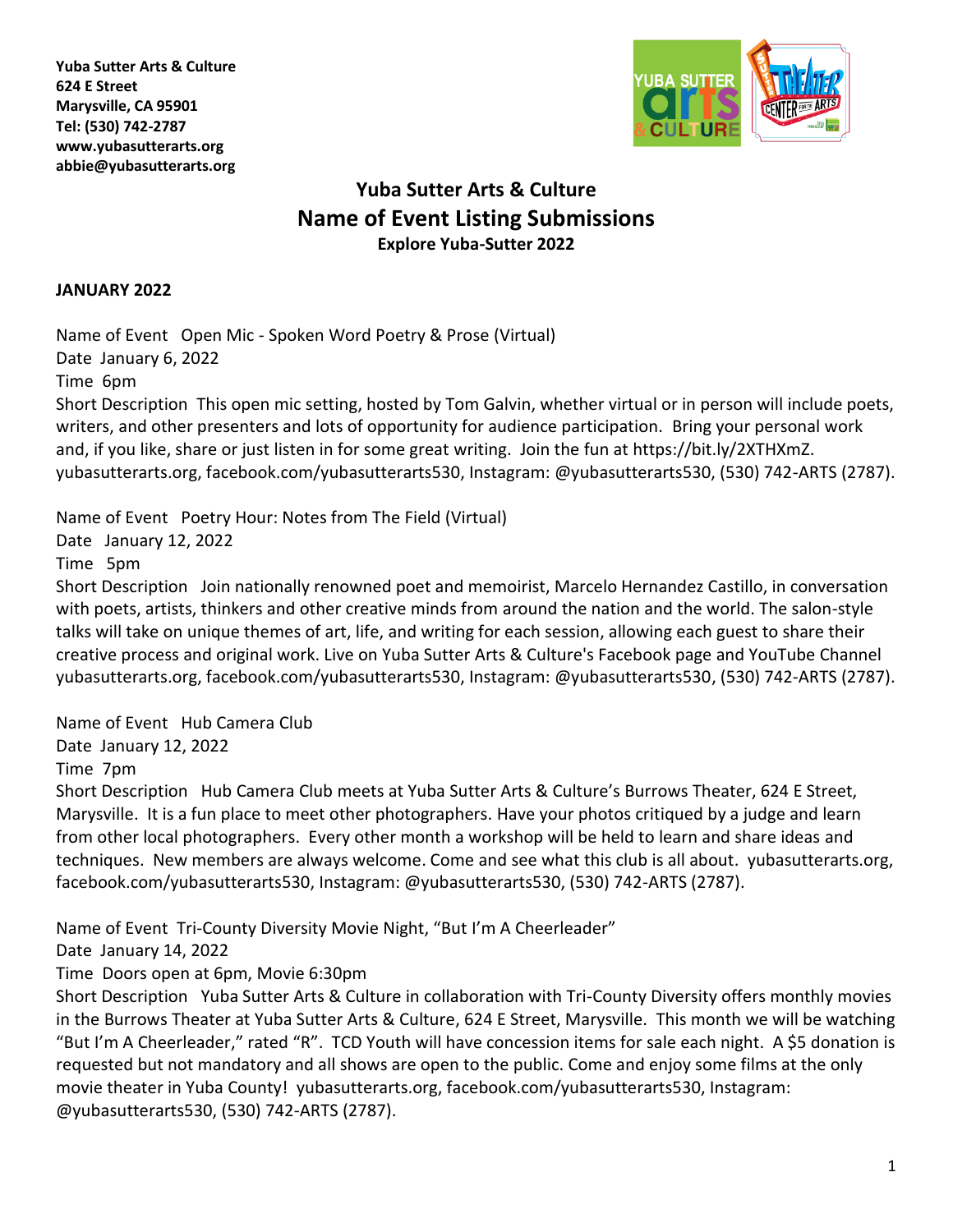Name of Event Cocktails and Crooners

Date January 15, 2022

Time 6pm doors and ARTrium Bar open - show begins at 7pm

Short Description What a way to kick off the New Year! Enjoy an evening of cocktails, dancing, "crooners" singing drinking songs and so much more! Alex Cesena, Kelly Cunningham, Matt DeMeritt, Gay Galvin, and Alex Mazerolle will be "crooning" their hearts out. Special guests Stuart Gilchrist, Marysville Councilman and Marni Sanders, CEO for the Y-S Chamber of Commerce will be on hand to share their musical talents as well! Specialty cocktails will be available, and Randy Rivera will be painting a giant portrait of a famous "crooner" live! This is Yuba Sutter Arts & Culture's kickoff event for another exciting year of entertainment! Tickets available at yubasutterarts.org and at the door, if available. Sutter Theater Center for the Arts, 754 Plumas Street, Yuba City. (530) 742-ARTS (2787). This is a 21+ event.

Name of Event All About The Arts Talk Show (Virtual)

Date January 16, 2022

Time 4pm

Short Description Spend your Sunday afternoon learning about all the art and culture happenings available throughout the Yuba-Sutter community. David Read, Joe Moye and Tom Galvin will take you through the many events and activities going on while sharing some fun information like "Weird Art News" and live music! Special guest interviews will be featured as well. Watch live on Yuba Sutter Arts & Culture's Facebook or YouTube channel. yubasutterarts.org, facebook.com/yubasutterarts530, Instagram: @yubasutterarts530, (530) 742-ARTS (2787).

Name of Event The Reel Book Society, "Howl's Moving Castle" (Virtual) Date January 16, 2022 - Book Discussion & January 30, 2022 - Movie Time 7pm

Short Description This is a book and film club for dedicated movie and book lovers. This month the book/movie is "Howl's Moving Castle," by Diane Wynne Jones. We will be using a Discord server to discuss the books throughout the month and do a screening of the film. At the end of each month, we will have a final virtual discussion about the book and film. Contact Shawntay at [shawntay@yubasutterarts.org](mailto:shawntay@yubasutterarts.org) for more information or to sign up. yubasutterarts.org, facebook.com/yubasutterarts530, Instagram: @yubasutterarts530, (530) 742-ARTS (2787).

Name of Event Artist's Alchemy (Virtual) Date January 18, 2022

Time: 4pm

Short Description Artist Alchemy, brings artists of all genres to this virtual show that airs live on Yuba Sutter Arts & Culture's Facebook page and YouTube Channel. It is hosted by David Read or an occasional guest host. You will learn about each artist, what they do, where they have been, and what they think about the state of the arts. It's a chance to delve deep into different artistic views and learn new and exciting things. Watch live on Yuba Sutter Arts & Culture's Facebook or YouTube channel. yubasutterarts.org, facebook.com/yubasutterarts530, Instagram: @yubasutterarts530, (530) 742-ARTS (2787).

Name of Event Poetry Square (Virtual)

Date January 20, 2022

Short Description Diane Funston, Yuba Sutter Arts & Culture's Poet-In-Residence, hosts this monthly program that is viewed by poetry lovers everywhere. Each show features Diane and 3 additional poets from around the nation reading their work. Watch live on Yuba Sutter Arts & Culture's Facebook or YouTube channel. yubasutterarts.org, facebook.com/yubasutterarts530, Instagram: @yubasutterarts530, (530) 742-ARTS (2787).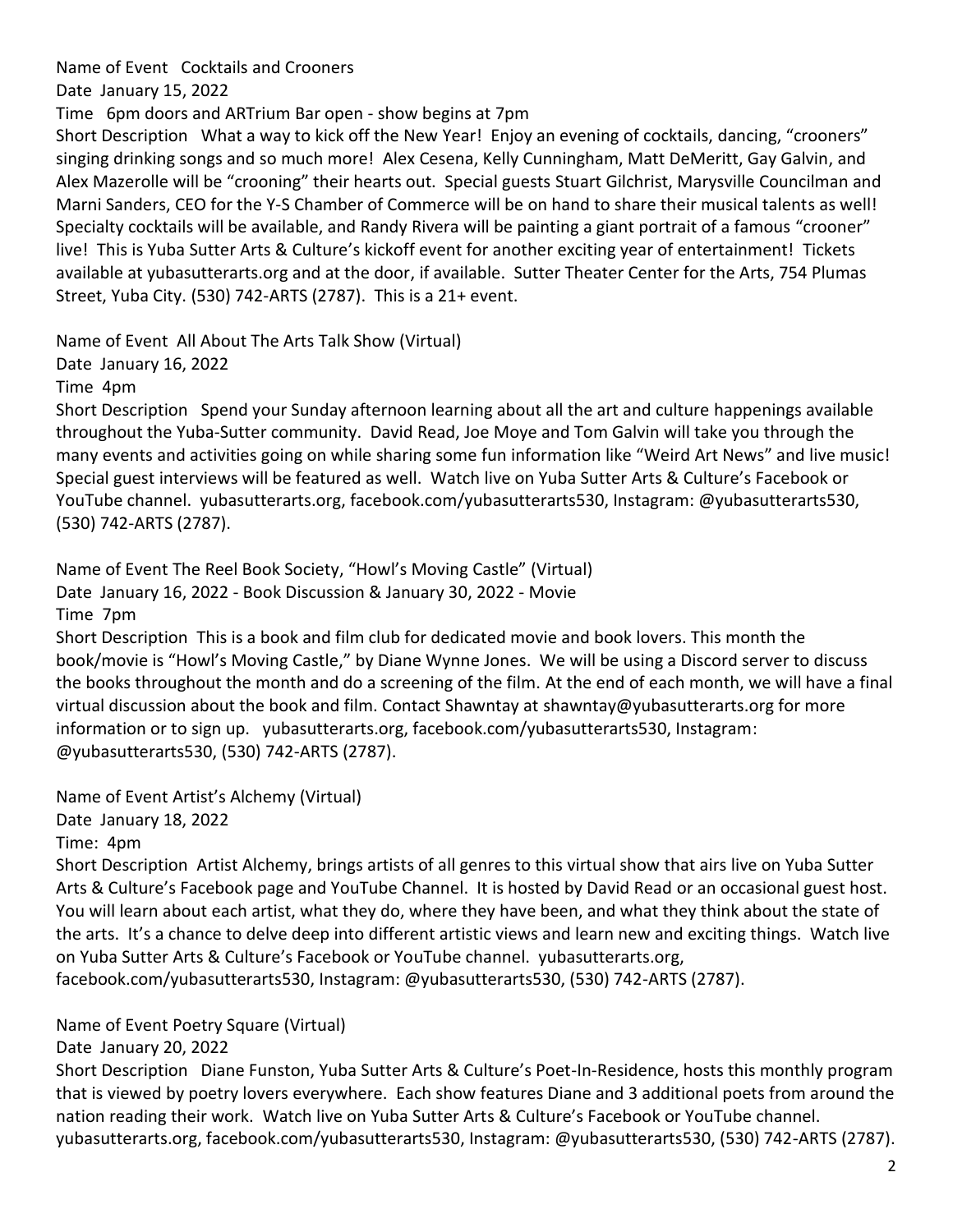Name of Event Singer Songwriter Solo Sessions (Virtual)

Date January 22, 2022

Short Description Join Tom Galvin, Yuba Sutter Arts & Culture's Musician-In-Residence, for a monthly program featuring singer/songwriters from around the country. Each month will feature a guest artist sharing their original works. Spend this Saturday at 1pm listening to original music. Watch live on Yuba Sutter Arts & Culture's Facebook or YouTube channel. yubasutterarts.org, facebook.com/yubasutterarts530, Instagram: @yubasutterarts530, (530) 742-ARTS (2787).

Name of Event The Complete Works of William Shakespeare (abridged) [Revised]

Date January 28 - 30

Time January 28 & 29, 2022, 7pm and January 30, 2022, 2pm

Short Description Join Joe Moye and his band of merry men in this irreverent, fast-paced romp through the Bard's plays. These madcap actors weave their wicked way through all of Shakespeare's Comedies, Histories and Tragedies in one wild ride that will leave you breathless and helpless with laughter. Tickets available online at yubasutterarts.org and at the door if available. (530) 742-ARTS (2787).

# **FEBRUARY 2022**

Name of Event Poetry Out Loud Submission Deadline (Virtual)

Date February 1, 2022

Time To be scheduled with each participant

Sutter and Yuba County High School students are encouraged to participate in this annual event in which they choose a poem from a list of 1,000 titles, memorize it and then present it to the public. This year we will be individually video recording participants. The winner from each county will move on to the California statewide competition and, if successful in winning, they will receive a trip to Washington DC to present their poem nationally! Locally, 1<sup>st</sup> through 3<sup>rd</sup> place awards are given to each county's top three presenters.

Name of Event Open Mic - Spoken Word Poetry & Prose (Virtual)

Date February 3, 2022

Time 6pm

Short Description This open mic setting, hosted by Tom Galvin, whether virtual or in person will include poets, writers, and other presenters and lots of opportunity for audience participation. Bring your personal work and if you like share or just listen in for some great writing. Join the fun at [https://bit.ly/2XTHXmZ.](https://bit.ly/2XTHXmZ) yubasutterarts.org, facebook.com/yubasutterarts530, Instagram: @yubasutterarts530, (530) 742-ARTS (2787).

Name of Event The Complete Works of William Shakespeare (abridged) [Revised]

Date February  $4 - 6$ , 2022

Time February 4 & 5, 2022, 7pm and February 6, 2022, 2pm

Short Description Join Joe Moye and his band of merry men in this irreverent, fast-paced romp through the Bard's plays. Join these madcap actors as they weave their wicked way through all of Shakespeare's Comedies, Histories and Tragedies in one wild ride that will leave you breathless and helpless with laughter. Tickets available online at yubasutterarts.org and at the door if available. (530) 742-ARTS (2787).

Name of Event Yuba County & Sutter County Poetry Out Loud (Virtual) Date February 8, 2022 Time: 6pm Short Description This is a nation-wide event that local high school students participate in each year. Students choose a poem from a list of 1,000 titles, memorize them and then present them to the public, albeit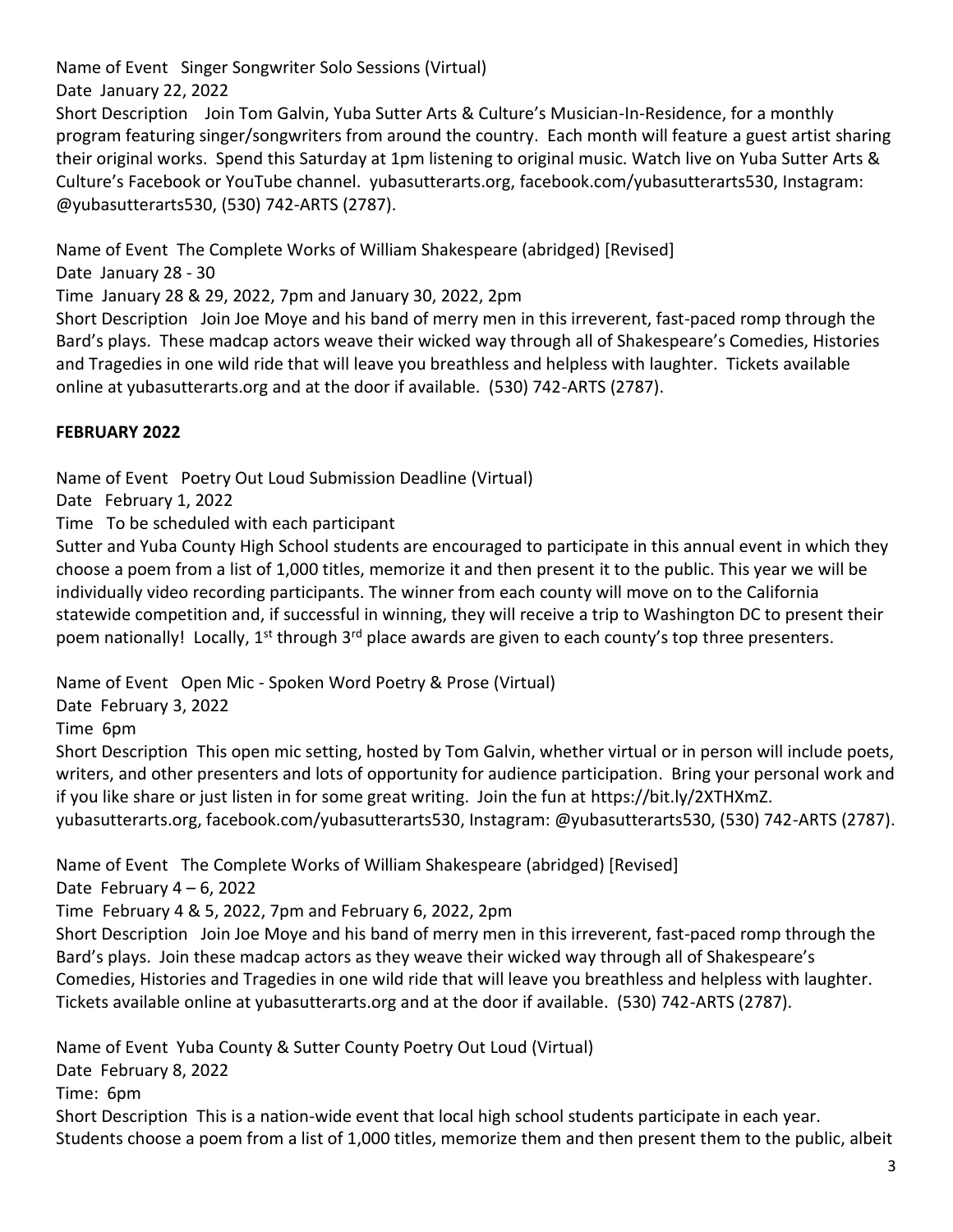virtually this year. The winner from each county will move on to the California State Poetry Out Loud Competition and, if successful, they will receive a trip to Washington DC to present their poem nationally! Locally, 1<sup>st</sup> through 3<sup>rd</sup> place award winners are given to each county's top three presenters. Live on Yuba Sutter Arts & Culture's Facebook page and YouTube Channel yubasutterarts.org, facebook.com/yubasutterarts530, Instagram: @yubasutterarts530, (530) 742-ARTS (2787).

Name of Event Poetry Hour: Notes from The Field (Virtual)

Date February 9, 2022

Time 5pm

Short Description Join nationally renowned poet and memoirist, Marcelo Hernandez Castillo, in conversation with poets, artists, thinkers and other creative minds from around the nation and the world. The salon-style talks will take on unique themes of art, life, and writing for each session, allowing each guest to share their creative process and original work. Live on Yuba Sutter Arts & Culture's Facebook page and YouTube Channel yubasutterarts.org, facebook.com/yubasutterarts530, Instagram: @yubasutterarts530, (530) 742-ARTS (2787).

Name of Event Hub Camera Club

Date February 9, 2022 Time 7pm Short Description Hub Camera Club meets at Yuba Sutter Arts & Culture's Burrows Theater, 624 E Street, Marysville. It is a fun place to meet other photographers. Have your photos critiqued by a judge and learn from other local photographers. Every other month a workshop will be held to learn and share ideas and techniques. New members are always welcome, Come and see what this club is all about. yubasutterarts.org, facebook.com/yubasutterarts530, Instagram: @yubasutterarts530, (530) 742-ARTS (2787).

Name of Event Theater Art Gallery Reception, Sutter Theater Center for the Arts

Date February 11, 2022

Time 5pm – 7pm

Short Description The Theater Gallery located inside the Sutter Theater Center for the Arts is open and ready for you to come see all the wonderful art on display! Anchor Artists, Dude Green and Lila Rivera, will be showing their work alongside a variety of visiting artists. Join us at our reception and enjoy delicious appetizers and drinks. It's all free and open to the public. yubasutterarts.org, (530) 742-ARTS (2787)

Name of Event Tri-County Diversity Movie Night, "Professor Marston and the Wonder Women" Date February 11, 2022

Time Doors open at 6pm, Movie 6:30pm

Short Description Yuba Sutter Arts & Culture in collaboration with Tri-County Diversity offers monthly movies in the Burrows Theater at Yuba Sutter Arts & Culture, 624 E Street, Marysville. This month we will be watching "Professor Marston and the Wonder Women" rated "R". TCD Youth will have concession items for sale each night. A \$5 donation is requested but not mandatory and all shows are open to the public. Come and enjoy some films at the only movie theater in Yuba County! yubasutterarts.org, facebook.com/yubasutterarts530, Instagram: @yubasutterarts530, (530) 742-ARTS (2787).

Name of Event All About the Arts Talk Show (Virtual) Date February 13, 2022 Time 4pm

Short Description Spend your Sunday afternoon learning about all the art and culture opportunities available throughout the Yuba-Sutter community. David Read, Joe Moye and Tom Galvin will take you through the many events and activities going on while sharing some fun information like "Weird Art News" and live music!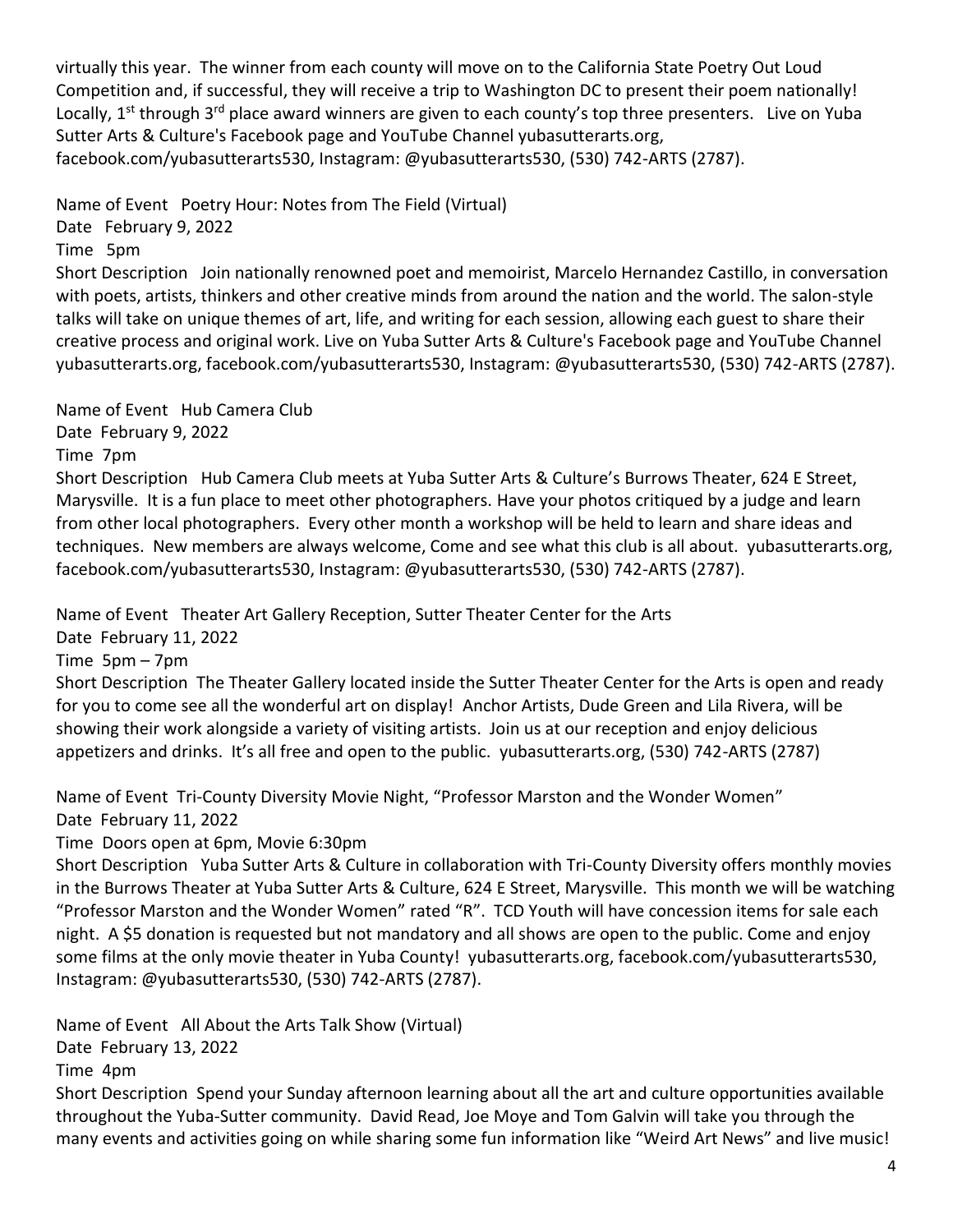There will be special guest interviews as well. Watch live on Yuba Sutter Arts & Culture's Facebook or YouTube channel. yubasutterarts.org, facebook.com/yubasutterarts530, Instagram: @yubasutterarts530, (530) 742-ARTS (2787).

Name of Event The Reel Book Society, "Gone Girl" (Virtual) Date February 13, 2022 - Book Discussion & February 27, 2022 - Movie Time 7pm Short Description This is a book and film club for dedicated movie and book lovers. This month the book/movie is "Gone Girl" by," by Gillian Flynn. We will be using a Discord server to discuss the books throughout the month and do a screening of the film. At the end of each month, we will have a final virtual discussion about the book and film. Contact Shawntay at [shawntay@yubasutterarts.org](mailto:shawntay@yubasutterarts.org) for more information or to sign up. yubasutterarts.org, facebook.com/yubasutterarts530, Instagram: @yubasutterarts530, (530) 742-ARTS (2787).

Name of Event Scholastic Art & Writing Awards (Virtual)

Date February 16, 2022

Time 6pm

Short Description The Northern California Region of Scholastic Art & Writing Awards are presented by the Alliance for Young Artists & Writers and Yuba Sutter Arts & Culture. The Awards' mission is to identify students with exceptional artistic and literary talent and present their remarkable work to the world through the Scholastic Art & Writing Awards. The Awards give students opportunities for recognition, exhibition, publication, and scholarships. In 2021, students across America entered nearly 230,000 original works in 28 different art and writing categories. Please join us for this presentation on Yuba Sutter Arts & Culture's Facebook or YouTube Channel. You will be amazed by what you see. yubasutterarts.org, facebook.com/yubasutterarts530, Instagram: @yubasutterarts530, (530) 742-ARTS (2787).

Name of Event Poetry Square (Virtual)

Date February 17, 2022

Short Description Diane Funston, Yuba Sutter Arts & Culture's Poet-In-Residence, hosts this monthly program viewed by poetry lovers everywhere. Each show features Diane and three additional poets from around the nation reading their work. Watch live on Yuba Sutter Arts & Culture's Facebook or YouTube channel. yubasutterarts.org, facebook.com/yubasutterarts530, Instagram: @yubasutterarts530, (530) 742-ARTS (2787).

Name of Event Day of Remembrance (Virtual)

Date February 19, 2022

Time 10am

Short Description Yuba Sutter Arts & Culture is once again hosting a virtual Day of Remembrance event on February 19<sup>th</sup>, a significant date for the Japanese American community and any American who cares about the preservation of civil liberties. On this day in 1942, President Franklin D. Roosevelt signed Executive Order 9066, which gave the U.S. Army the authority to remove civilians from the military zones established in Washington, Oregon, and California during WWII. This led to the forced removal and incarceration of some 120,000 Americans of Japanese ancestry. The program features background on the Arboga Assembly Center and presentations by a variety of guest speakers. Watch live on YSAC's Facebook or YouTube channel. yubasutterarts.org, facebook.com/yubasutterarts530, Instagram: @yubasutterarts530, (530) 742-ARTS (2787).

Name of Event Presidential Inaugural Poems (Virtual) Date February 21, 2022 Time 10am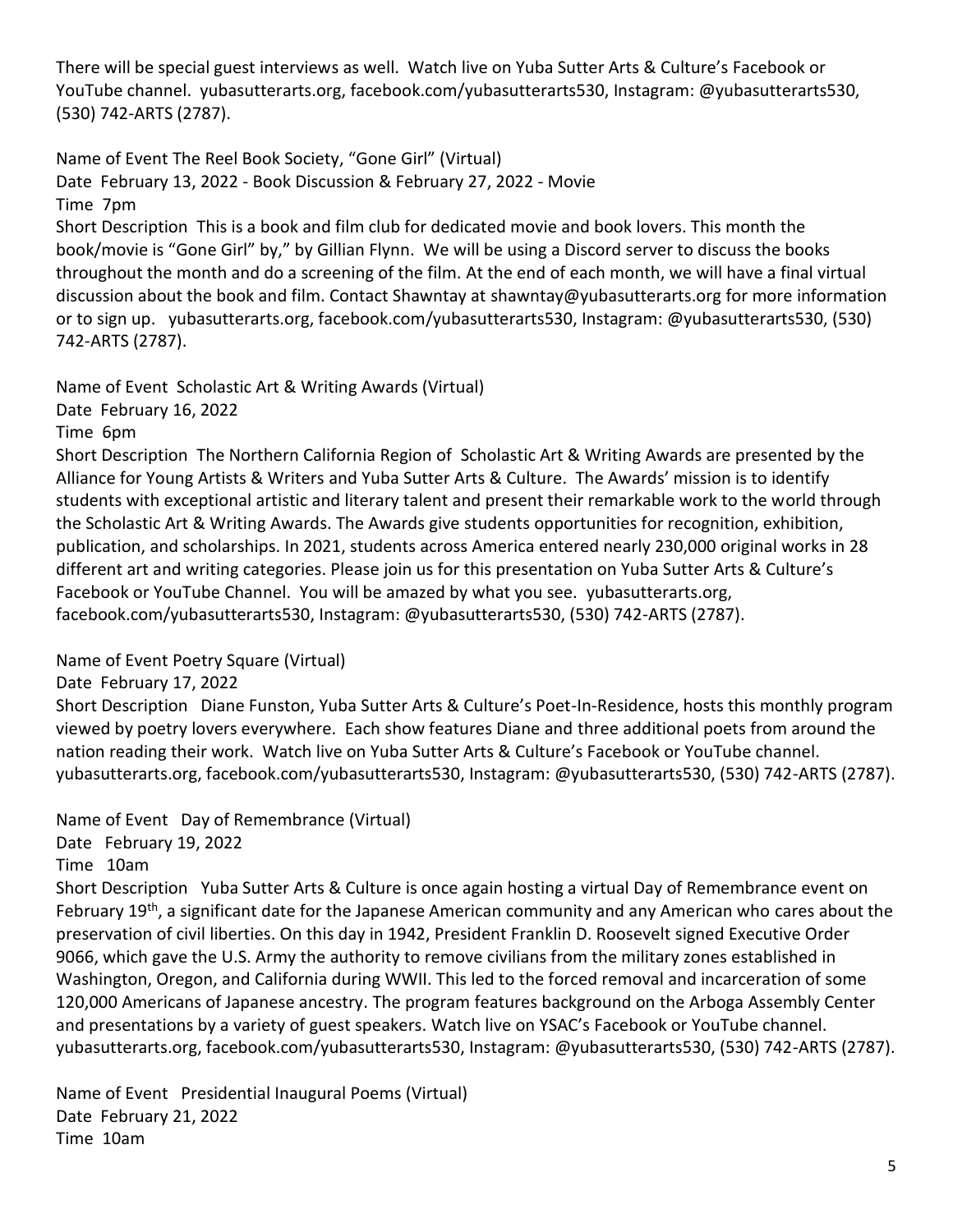Short Description What a great way to celebrate President's Day! Listen to all of the Presidential Poems, read by the authors in this celebratory event. Our first poem begins with Robert Frost at John F. Kennedy's inauguration and ends with Amanda Gorman reading at President Biden's inauguration. There are six poems in all and an outstanding opening message from Congressman John Garamendi. Watch live on Yuba Sutter Arts & Culture's Facebook or YouTube channel. yubasutterarts.org, facebook.com/yubasutterarts530, Instagram: @yubasutterarts530, (530) 742-ARTS (2787).

Name of Event Artist's Alchemy (Virtual) Date February 22, 2022 Time 4pm

Short Description Artist Alchemy, brings artists of all genres to this virtual show that airs live on Yuba Sutter Arts & Culture's Facebook page and YouTube Channel. It is hosted by David Read or an occasional guest host. You will learn about each artist, what they do, where they have been, and what they think about the state of the arts. It's a chance to delve deep into the artistic views of the guests. Watch live on Yuba Sutter Arts & Culture's Facebook or YouTube channel. yubasutterarts.org, facebook.com/yubasutterarts530, Instagram: @yubasutterarts530, (530) 742-ARTS (2787).

Name of Event Singer Songwriter Solo Sessions (Virtual)

Date February 26, 2022

Time 1pm

Short Description Join Tom Galvin, Yuba Sutter Arts & Culture's Musician-In-Residence, for a monthly program featuring singer/songwriters from around the country. Each month will feature a guest artist sharing their original works. Spend this Saturday at 1pm listening to original music! Live on Yuba Sutter Arts & Culture's Facebook Page and YouTube Channel. Watch live on Yuba Sutter Arts & Culture's Facebook or YouTube channel. yubasutterarts.org, facebook.com/yubasutterarts530, Instagram: @yubasutterarts530, (530) 742- ARTS (2787).

# **MARCH 2022**

Name of Event Open Mic - Spoken Word Poetry & Prose (Virtual)

Date March 3, 2022

Time 6pm

Short Description This open mic setting, hosted by Tom Galvin, whether virtual or in person will include poets, writers, and other presenters and lots of opportunity for audience participation. Bring your personal work and if you like share or just listen in for some great writing. Join the fun at [https://bit.ly/2XTHXmZ.](https://bit.ly/2XTHXmZ) yubasutterarts.org, facebook.com/yubasutterarts530, Instagram: @yubasutterarts530, (530) 742-ARTS (2787).

Name of Event Poetry Hour: Notes from The Field (Virtual)

Date March 9, 2022

Time 5pm

Short Description Join nationally renowned poet and memoirist, Marcelo Hernandez Castillo, in conversation with poets, artists, thinkers and other creative minds from the nation and the world. The salon-style talks will take on unique themes of art, life, and writing for each session, allowing each guest to share their creative process and original work. Live on Yuba Sutter Arts & Culture's Facebook page and YouTube Channel yubasutterarts.org, facebook.com/yubasutterarts530, Instagram: @yubasutterarts530, (530) 742-ARTS (2787).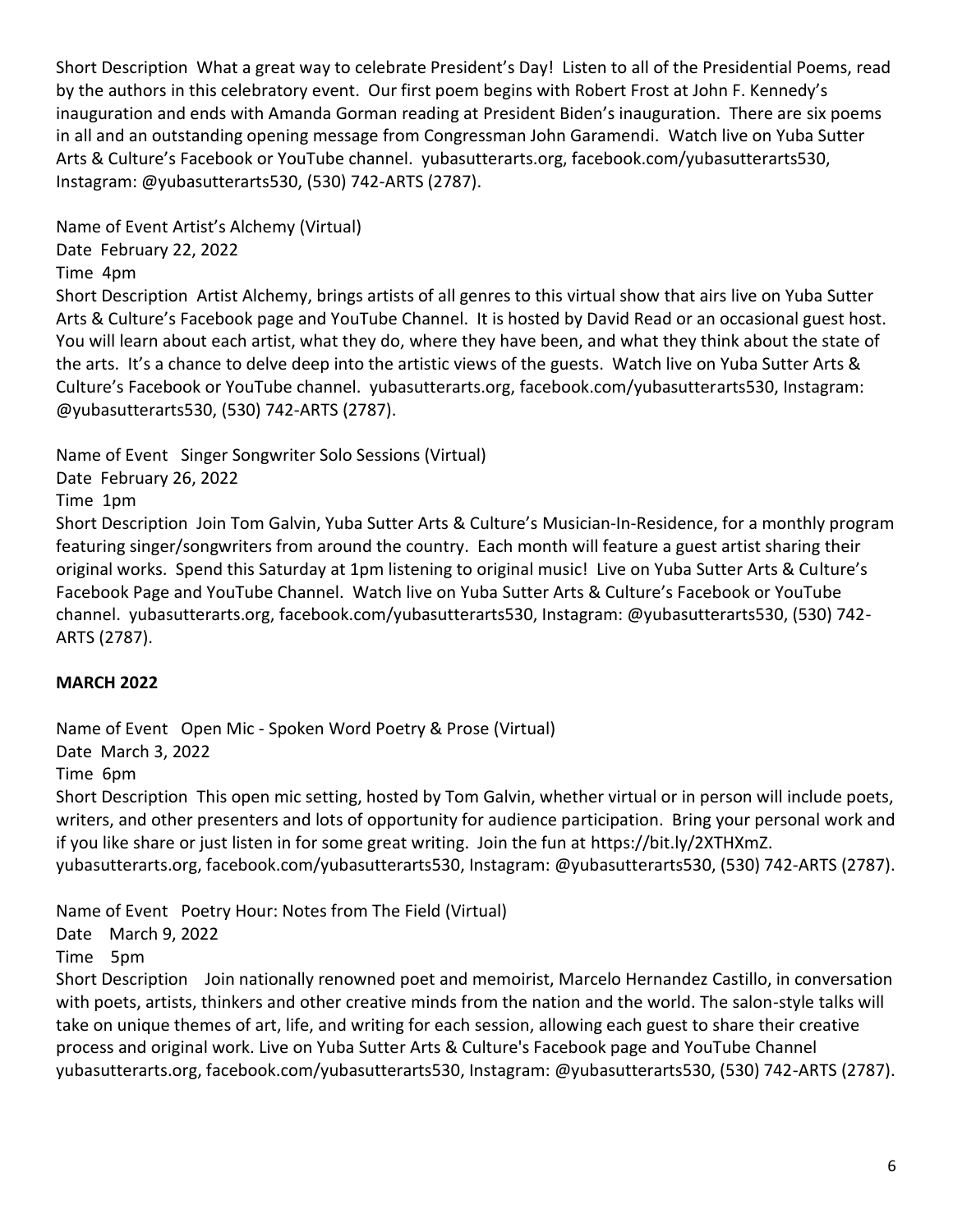Name of Event Hub Camera Club Date March 9, 2022 Time 7pm

Short Description Hub Camera Club meets at Yuba Sutter Arts & Culture's Burrows Theater, 624 E Street, Marysville. It is a fun place to meet other photographers. Have your photos critiqued by a judge and learn from other local photographers. Every other month a workshop will be held to learn and share ideas and techniques. New members are always welcome. Come and see what this club is all about. yubasutterarts.org, facebook.com/yubasutterarts530, Instagram: @yubasutterarts530, (530) 742-ARTS (2787).

Name of Event ARTrium Vibe

Date March 10, 2022

Time 5 – 7:30pm

Short Description The lobby at the Sutter Theater is named the ARTrium and we are holding an ARTrium Vibe, after the workday ends with a chance to spend a fun, relaxing evening while you wind down, have a cocktail, or a glass of wine and listen to some fabulous live music! Get your tickets for the event at yubasutterarts.org or at the door if available. Limited seating. yubasutterarts.org, facebook.com/yubasutterarts530, Instagram: @yubasutterarts530, (530) 742-ARTS (2787).

Name of Event Theater Art Gallery Reception, Sutter Theater Center for the Arts

Date March 11, 2022

Time 5pm – 7pm

Short Description The Theater Gallery located inside the Sutter Theater Center for the Arts is open and ready for you to come see all the wonderful art on display! Anchor Artists, Dude Green and Lila Rivera, will be showing their work alongside a variety of visiting artists. Join us at our reception and enjoy delicious appetizers and drinks. It's all free and open to the public. yubasutterarts.org, (530) 742-ARTS (2787)

Name of Event Tri-County Diversity Movie Night, "Ahead of the Curve"

Date March 11, 2022

Time Doors open at 6pm, Movie 6:30pm

Short Description Yuba Sutter Arts & Culture in collaboration with Tri-County Diversity offers monthly movies in the Burrows Theater at Yuba Sutter Arts & Culture, 624 E Street, Marysville. This month we will be watching "Ahead of the Curve", NR. TCD Youth will have concession items for sale each night. A \$5 donation is requested but not mandatory and all shows are open to the public. Come and enjoy some films at the only movie theater in Yuba County! yubasutterarts.org, facebook.com/yubasutterarts530, Instagram: @yubasutterarts530, (530) 742-ARTS (2787).

Name of Event *DST* Craft Cocktail Competition & Professional Bartender Tasting/Tips Date March 13, 2022

Time 2pm

Short Description Craft cocktails are all the rage, and we want to taste yours! For a small fee you can compete against other non-professional "bartenders" to see who has the secret touch for the best cocktail. Each drink will be judged under three different categories: People's choice, Judges' Choice and Professional Bartenders' Choice. Each "bartender" that wins a category will receive a prize! This is a 21+ event. Sutter Theater Center for the Arts, 754 Plumas Street. For more information or to sign-up please contact [abbie@yubasutterarts.org.](mailto:abbie@yubasutterarts.org) yubasutterarts.org, facebook.com/yubasutterarts530, Instagram: @yubasutterarts530, (530) 742-ARTS (2787).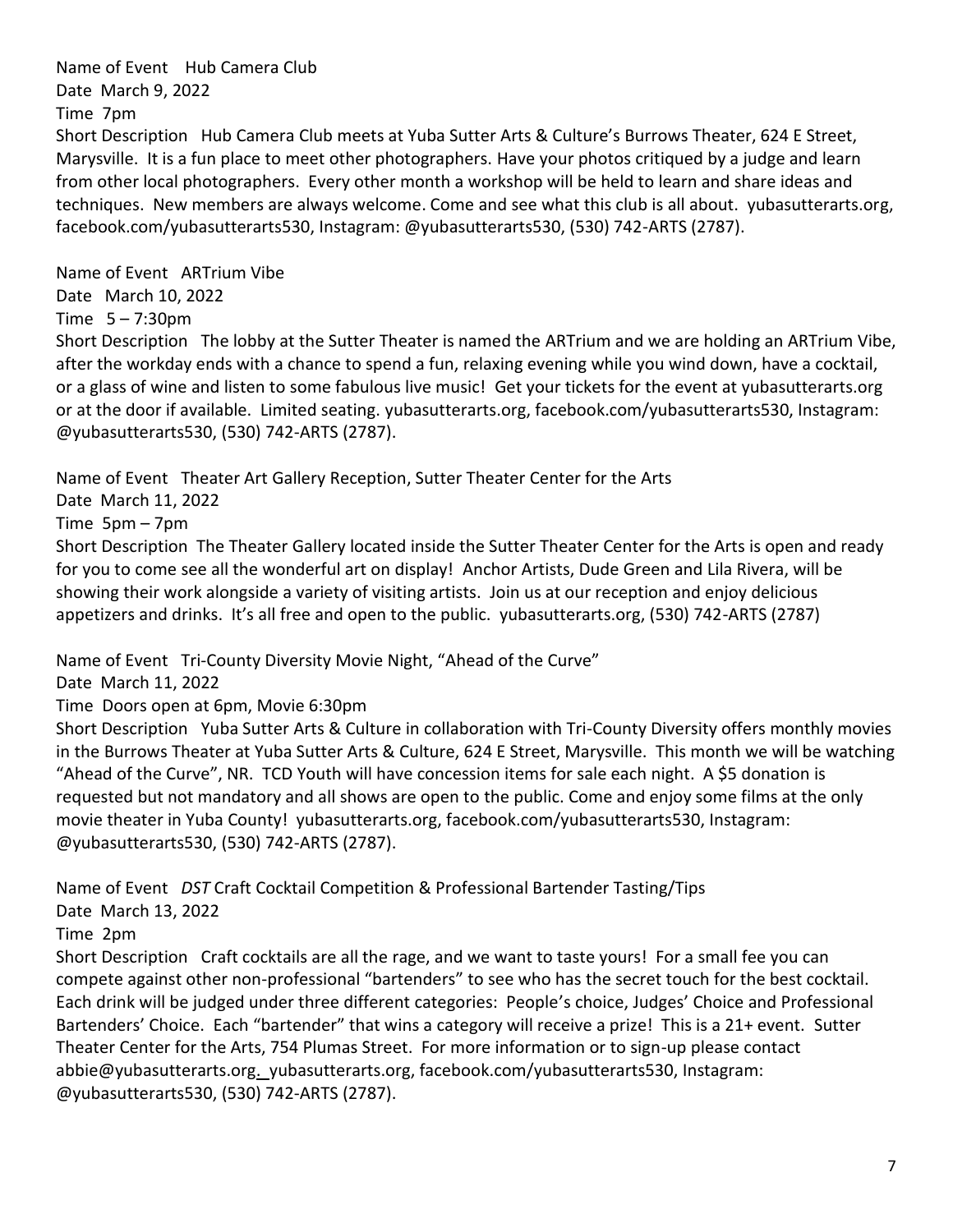Name of Event The Reel Book Society, "The Devil Wears Prada" (Virtual) Date March 13, 2022 - Book Discussion & March 27, 2022 - Movie Time 7pm Short Description This is a book and film club for dedicated movie and book lovers. This month the book/movie is "The Devil Wears Prada" by Lauren Weisberger. We will be using a Discord server to discuss the books throughout the month and do a screening of the film. At the end of each month, we will have a final virtual discussion about the book and film. Contact Shawntay at [shawntay@yubasutterarts.org](mailto:shawntay@yubasutterarts.org) for more information or to sign up. yubasutterarts.org, facebook.com/yubasutterarts530, Instagram: @yubasutterarts530, (530) 742-ARTS (2787).

Name of Event Poetry Square (Virtual)

Date March 17, 2022

Time 7pm

Short Description Diane Funston, Yuba Sutter Arts & Culture's Poet-In-Residence, hosts this monthly program viewed by poetry lovers everywhere. Each show features Diane and 3 additional poets from around the nation reading their work. Watch live on Yuba Sutter Arts & Culture's Facebook or YouTube channel. yubasutterarts.org, facebook.com/yubasutterarts530, Instagram: @yubasutterarts530, (530) 742-ARTS (2787).

Name of Event All About the Arts Talk Show (Virtual)

Date March 20, 2022

Time 4pm

Short Description Spend your Sunday afternoon learning about all the art and culture opportunities available throughout the Yuba-Sutter community. David Read, Joe Moye and Tom Galvin will take you through the many events and activities going on while sharing some fun information like "Weird Art News" and live music! There will be special guest interviews as well. Watch live on Yuba Sutter Arts & Culture's Facebook or YouTube channel. yubasutterarts.org, facebook.com/yubasutterarts530, Instagram: @yubasutterarts530, (530) 742-ARTS (2787).

Name of Event Artist's Alchemy (Virtual)

Date March 22, 2022

Time: 4pm

Short Description Artist Alchemy, brings artists of all genres to this virtual show that airs live on Yuba Sutter Arts & Culture's Facebook page and YouTube Channel. It is hosted by David Read or an occasional guest host. You will learn about each artist, what they do, where they have been, and what they think about the state of the arts. It's a chance to delve deep into other artistic views and learn something new. Watch live on Yuba Sutter Arts & Culture's Facebook or YouTube channel. yubasutterarts.org, facebook.com/yubasutterarts530, Instagram: @yubasutterarts530, (530) 742-ARTS (2787).

Name of Event Yuba-Sutter Comedy Showcase Date March 25, 2022

Time ARTrium Bar opens at 6pm, Event begins at 7pm

Short Description Stoney Meagher is presenting his comedy showcase again through Yuba Sutter Arts & Culture! We are so excited about the talented line up Stoney has put together for the evening. Last performance was a sell out so get your tickets early! Don't miss out enjoying some great local and regional comedians! This is an 18+ event. Sutter Theater Center for the Arts, 754 Plumas Street, Yuba City. Tickets available at yubasutterarts.org. Special individual and table seating available. yubasutterarts.org, facebook.com/yubasutterarts530, Instagram: @yubasutterarts530, (530) 742-ARTS (2787).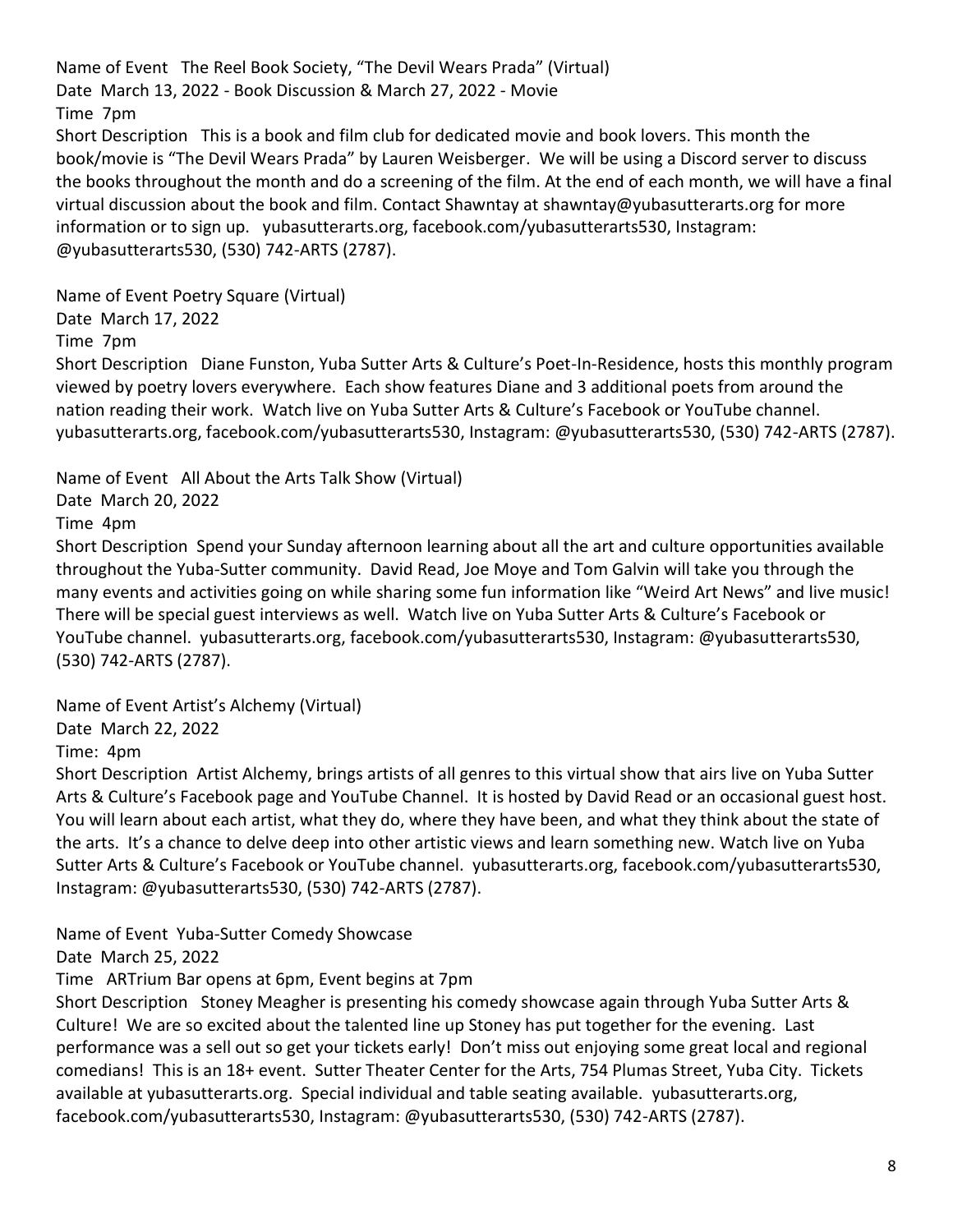Name of Event Singer Songwriter Solo Sessions (Virtual)

Date March 26, 2022

Short Description Join Tom Galvin, Yuba Sutter Arts & Culture's Musician-In-Residence, for a monthly program featuring singer/songwriters from around the country. Each month will feature a guest artist sharing their original works. Spend this Saturday at 1pm listening to original music! Live on Yuba Sutter Arts & Culture's Facebook Page and YouTube Channel. Watch live on Yuba Sutter Arts & Culture's Facebook or YouTube channel. yubasutterarts.org, facebook.com/yubasutterarts530, Instagram: @yubasutterarts530, (530) 742- ARTS (2787).

# **APRIL 2022**

Name of Event Theater Art Gallery Reception, Sutter Theater Center for the Arts

Date April 1, 2022

Time 5pm – 7pm

Short Description The Theater Gallery located inside the Sutter Theater Center for the Arts is open and ready for you to come see all the wonderful art on display! Anchor Artists, Dude Green and Lila Rivera, will be showing their work alongside a variety of visiting artists. Join us at our reception and enjoy delicious appetizers and drinks. It's all free and open to the public. yubasutterarts.org, (530) 742-ARTS (2787).

Name of Event Open Mic - Spoken Word Poetry & Prose (Virtual)

Date April 7, 2022

Time 6pm

Short Description This open mic setting, hosted by Tom Galvin, whether virtual or in person will include poets, writers, and other presenters and lots of opportunity for audience participation. Bring your personal work and if you like share or just listen in for some great writing. Join the fun at [https://bit.ly/2XTHXmZ.](https://bit.ly/2XTHXmZ) yubasutterarts.org, facebook.com/yubasutterarts530, Instagram: @yubasutterarts530, (530) 742-ARTS (2787).

Name of Event John Paris, Spring Explosion

Date April 8, 2022

Time 7pm

Short Description John Paris may have retired from his teaching career, but he is still making beautiful music! He will tickle the ivories and do his "thing" as he fills up the Clark Family Theater at the Sutter Theater Center for the Arts. John is known for his improvisations on songs you may know and performs his own original compositions. Tickets available at yubasutterarts.org and at the door if available. Sutter Theater Center for the Arts, 754 Plumas Street, Yuba City. yubasutterarts.org, facebook.com/yubasutterarts530, Instagram: @yubasutterarts530, (530) 742-ARTS (2787).

Name of Event Tri-County Diversity Movie Night, "A(sexual)"

Date April 8, 2022

Time Doors open at 6pm, Movie 6:30pm

Short Description Yuba Sutter Arts & Culture in collaboration with Tri-County Diversity offers monthly movies in the Burrows Theater at Yuba Sutter Arts & Culture, 624 E Street, Marysville. This month we will be watching "A(sexual)," NR. TCD Youth will have concession items for sale each night. A \$5 donation is requested but not mandatory and all shows are open to the public. Come and enjoy some films at the only movie theater in Yuba County! yubasutterarts.org, facebook.com/yubasutterarts530, Instagram: @yubasutterarts530, (530) 742- ARTS (2787).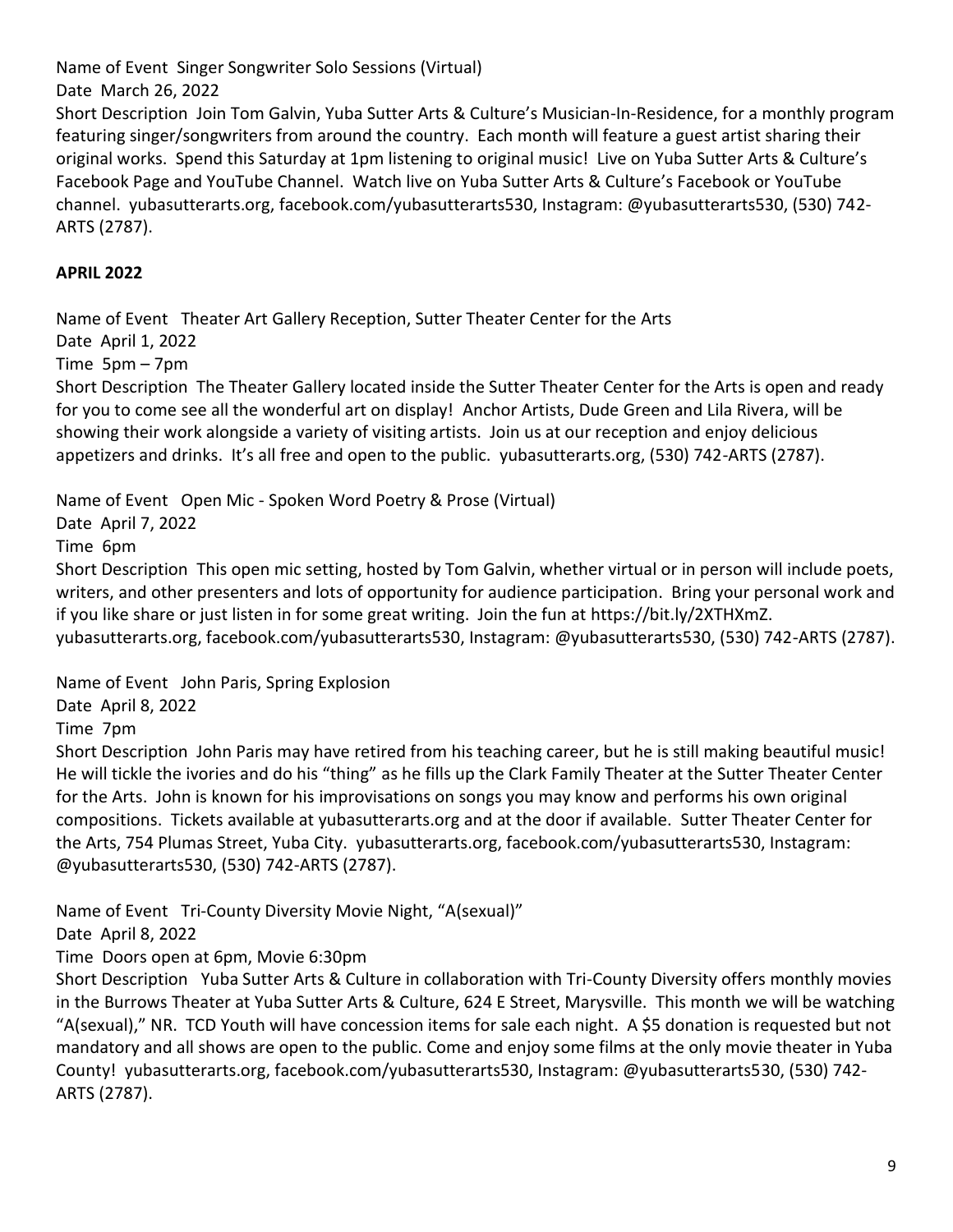Name of Event The Reel Book Society, "Jurassic Park Book 1" (Virtual) Date April 10, 2022 - Book Discussion & April 24, 2022 - Movie Time 7pm Name of Event This is a book and film club for dedicated movie and book lovers. This month the book/movie is "Jurassic Park Book 1 by Michael Crichton. We will be using a Discord server to discuss the books throughout the month and do a screening of the film. At the end of each month, we will have a final virtual discussion about the book and film. Contact Shawntay at [shawntay@yubasutterarts.org](mailto:shawtay@yubasutterarts.org) for more information or to sign up. yubasutterarts.org, facebook.com/yubasutterarts530, Instagram: @yubasutterarts530, (530) 742-ARTS (2787).

Name of Event Poetry Hour: Notes from The Field (Virtual)

Date April 13, 2022

Time 5pm

Short Description Join nationally renowned poet and memoirist, Marcelo Hernandez Castillo, in conversation with poets, artists, thinkers and other creative minds from the nation and the world. The salon-style talks will take on a unique theme of art, life, and writing for each session, allowing each guest to share their creative process and original work. Live on Yuba Sutter Arts & Culture's Facebook page and YouTube Channel yubasutterarts.org, facebook.com/yubasutterarts530, Instagram: @yubasutterarts530, (530) 742-ARTS (2787).

Name of Event Hub Camera Club Date April 13, 2022

Time 7pm

Short Description Hub Camera Club meets at Yuba Sutter Arts & Culture's Burrows Theater, 624 E Street, Marysville. It is a fun place to meet other photographers. Have your photos critiqued by a judge and learn from other local photographers. Every other month a workshop will be held to learn and share ideas and techniques. New members are always welcome. Come and see what this club is all about. yubasutterarts.org, facebook.com/yubasutterarts530, Instagram: @yubasutterarts530, (530) 742-ARTS (2787).

Name of Event Artist's Alchemy (Virtual)

Date April 19 22, 2022

Time: 4pm

Short Description Artist Alchemy, brings artists of all genres to this virtual show that airs live on Yuba Sutter Arts & Culture's Facebook page and YouTube Channel. It is hosted by David Read or an occasional guest host. You will learn about each artist, what they do, where they have been, and what they think about the state of the arts. It's a chance to delve deep into the artistic views of others and learn something new. Watch live on Yuba Sutter Arts & Culture's Facebook or YouTube channel. yubasutterarts.org,

facebook.com/yubasutterarts530, Instagram: @yubasutterarts530, (530) 742-ARTS (2787).

Name of Event ARTrium Vibe

Date April 21, 2022

Time 5 – 7:30pm

Short Description The lobby at the Sutter Theater is named the ARTrium and we are holding an ARTrium Vibe after the workday ends with a chance to spend a fun, relaxing evening while you wind down, have a cocktail, or a glass of wine and listen to some fabulous live music! This month features Tom and Gay Galvin playing a variety of tunes. Get your tickets for the event at yubasutterarts.org or at the door if available. Limited seating. yubasutterarts.org, facebook.com/yubasutterarts530, Instagram: @yubasutterarts530, (530) 742- ARTS (2787).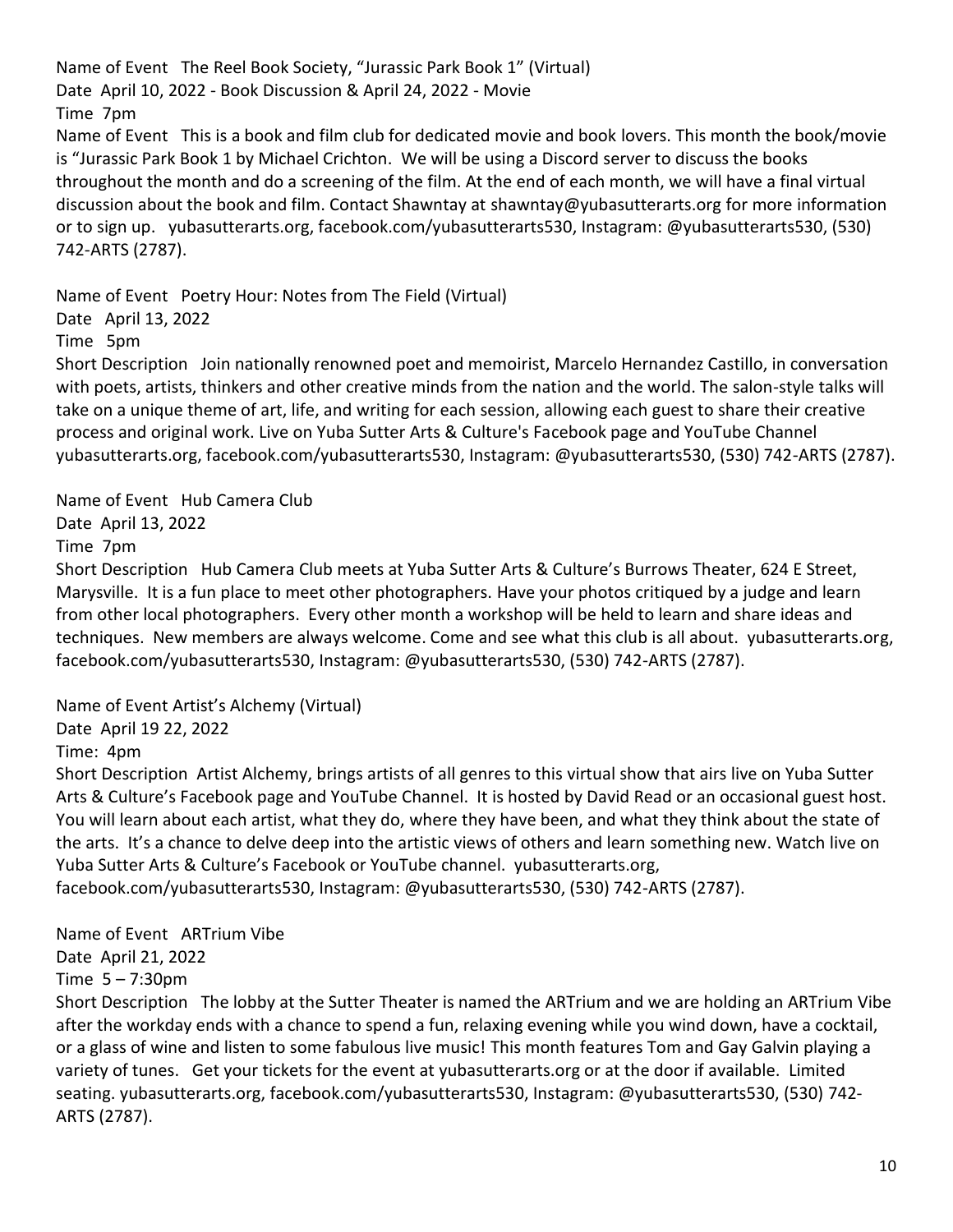Name of Event Poetry Square (Virtual) Date April 21, 2022

Time 7pm

Name of Event Diane Funston, Yuba Sutter Arts & Culture's Poet-In-Residence, hosts this monthly program that is viewed by poetry lovers everywhere. Each show features Diane and 3 additional poets from around the nation reading their work. Watch live on Yuba Sutter Arts & Culture's Facebook or YouTube channel. yubasutterarts.org, facebook.com/yubasutterarts530, Instagram: @yubasutterarts530, (530) 742-ARTS (2787).

Name of Event Singer Songwriter Solo Sessions (Virtual)

Date April 23, 2022

Short Description Join Tom Galvin, Yuba Sutter Arts & Culture's Musician-In-Residence, for a monthly program featuring singer/songwriters from around the country. Each month will feature a guest artist sharing their original works. Spend this Saturday at 1pm listening to original music! Live on Yuba Sutter Arts & Culture's Facebook Page and YouTube Channel. Watch live on Yuba Sutter Arts & Culture's Facebook or YouTube channel. yubasutterarts.org, facebook.com/yubasutterarts530, Instagram: @yubasutterarts530, (530) 742- ARTS (2787).

Name of Event 40 Plus 1 – We're Not Done! YSAC Birthday Bash

Date April 23, 2022

Time 6pm

Short Description Yuba Sutter Arts & Culture turned 40 in 2021 and due to, well, you know what, we were unable to hold a proper Birthday Bash! Well, now it's time to pull out all the stops and do it. Join us for a fabulous catered dinner, wine, mixed drinks, live entertainment from many cultural groups, a silent auction, balloons, party hats and so much more! It will be a one-of-a-kind celebration like you've never experienced! All proceeds will go to help fund the Sutter Theater Center for the Arts remodel of the 300 seat Main Stage Theater at the back of the facility. Tickets are limited so get yours soon at yubasutterarts.org. yubasutterarts.org, facebook.com/yubasutterarts530, Instagram: @yubasutterarts530, (530) 742-ARTS (2787).

Name of Event All About The Arts Talk Show (Virtual)

Date April 24, 2022

Time 4pm

Short Description Spend your Sunday afternoon learning about all the art and culture opportunities available throughout the Yuba-Sutter community. David Read, Joe Moye and Tom Galvin will take you through the many events and activities going on while sharing some fun information like "Weird Art News" and live music! There will be a special guest interviewed as well. Watch live on Yuba Sutter Arts & Culture's Facebook or YouTube channel. yubasutterarts.org, facebook.com/yubasutterarts530, Instagram: @yubasutterarts530, (530) 742-ARTS (2787).

Name of Event Arbor Day & Art Date April 30, 2022 Time  $9 - 11$ am

Short Description Yuba Sutter Arts & Culture is planting trees in South Yuba County this Arbor Day funded by a grant it received from the California ReLeaf Foundation. But it's not only about trees this Arbor Day, it's also about art! Come out, help plant trees, and help paint a community mural celebrating Arbor Day. The mural will be placed at a site (to be announced) to commemorate this important day and the planting. It's all free including lunch, and public participation is encouraged! yubasutterarts.org, facebook.com/yubasutterarts530, Instagram: @yubasutterarts530, (530) 742-ARTS (2787).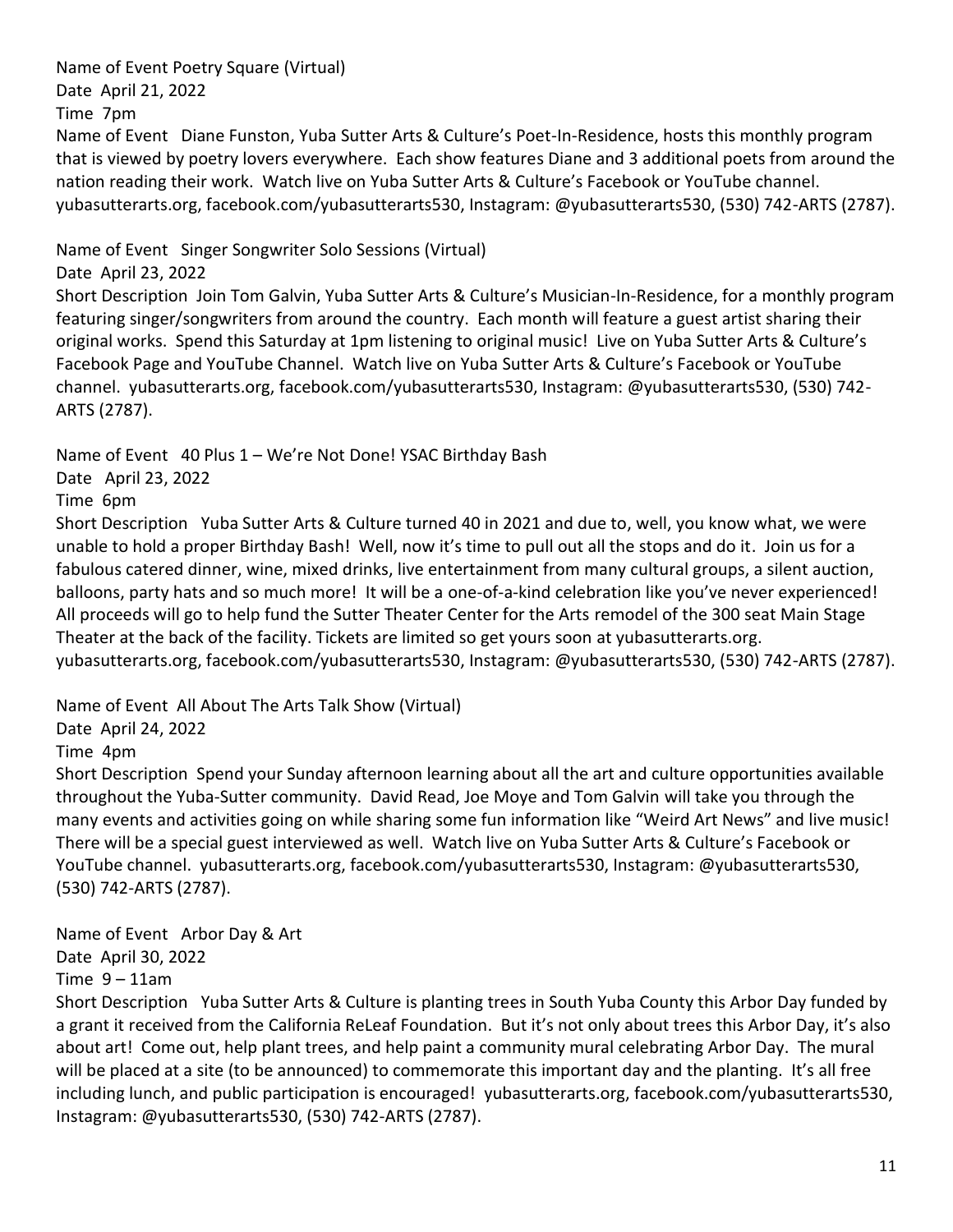#### **MAY 2022**

Name of Event Open Mic - Spoken Word Poetry & Prose (Virtual) Date May 5, 2022 Time 6pm Short Description This open mic setting, hosted by Tom Galvin, whether virtual or in person will include poets, writers, and other presenters and lots of opportunity for audience participation. Bring your personal work and if you like share or just listen in for some great writing. Join the fun at [https://bit.ly/2XTHXmZ.](https://bit.ly/2XTHXmZ) yubasutterarts.org, facebook.com/yubasutterarts530, Instagram: @yubasutterarts530, (530) 742-ARTS (2787).

Name of Event Very Special Arts Festival-Yuba County

Date May 6, 2022

Time 6pm

Short Description Yuba Sutter Arts & Culture have hosted Very Special Arts for over 35 years for special needs children. We are proud to be a provider of this highly recognized national arts education program that involves students from our area with hands on art activities. Call 742-ARTS for details or to volunteer.

Name of Event Theater Art Gallery Reception, Sutter Theater Center for the Arts

Date May 6, 2022

Time 5pm – 7pm

Short Description The Theater Gallery located inside the Sutter Theater Center for the Arts is open and ready for you to come see all the wonderful art on display! Anchor Artists, Dude Green and Lila Rivera, will be showing their work alongside a variety of visiting artists. Join us at our reception and enjoy delicious appetizers and drinks. It's all free and open to the public. yubasutterarts.org, (530) 742-ARTS (2787).

Name of Event Yuba Sutter Big Band, Love Bugs and Crazy Daisies

Date May 7, 2022

Time 7pm

Short Description Come swing along with the newly formed Yuba Sutter Big Band jazz orchestra. The band includes over 20 local professional musicians playing tunes from the American Songbook and jazz versions of other popular songs. Be sure to wear your dancing shoes. This concert is a great way to welcome in Spring and to help celebrate Mother's Day weekend! Sutter Theater Center for the Arts, 754 Plumas Street, Yuba City. yubasutterarts.org, facebook.com/yubasutterarts530, Instagram: @yubasutterarts530, (530) 742-ARTS (2787).

Name of Event Poetry Hour: Notes from The Field (Virtual)

Date May 11, 2022

Time 5pm

Short Description Join nationally renowned poet and memoirist, Marcelo Hernandez Castillo, in conversation with poets, artists, thinkers and other creative minds from the nation and the world. The salon-style talks will take on a unique theme of art, life, and writing for each session, allowing each guest to share their creative process and original work. Live on Yuba Sutter Arts & Culture's Facebook page and YouTube Channel yubasutterarts.org, facebook.com/yubasutterarts530, Instagram: @yubasutterarts530, (530) 742-ARTS (2787).

Name of Event Hub Camera Club Date May 11, 2022 Time 7pm Short Description Hub Camera Club meets at Yuba Sutter Arts & Culture's Burrows Theater, 624 E Street, Marysville. It is a fun place to meet other photographers. Learn and have your photos critiqued by a judge and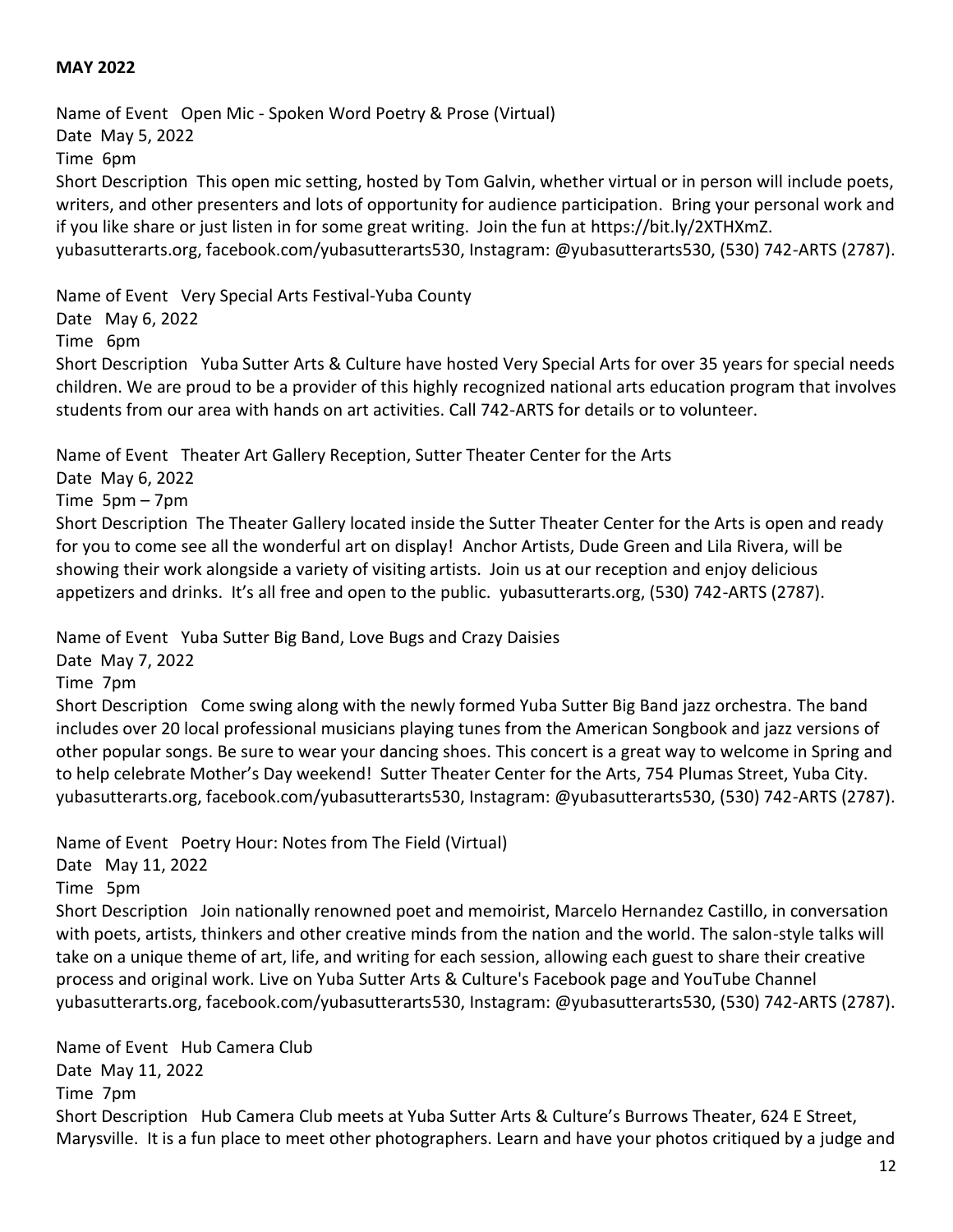learn from other local photographers. Every other month a workshop will be held to learn and share ideas and techniques. New members are always welcome, Come and see what this club is all about. yubasutterarts.org, facebook.com/yubasutterarts530, Instagram: @yubasutterarts530, (530) 742-ARTS (2787).

Name of Event Tri-County Diversity Movie Night, "Adam"

Date May 13, 2022

Time Doors open at 6pm, Movie 6:30pm

Short Description Yuba Sutter Arts & Culture in collaboration with Tri-County Diversity offers monthly movies in the Burrows Theater at Yuba Sutter Arts & Culture, 624 E Street, Marysville. This month we will be watching "Adam," Rated "R". TCD Youth will have concession items for sale each night. A \$5 donation is requested but not mandatory and all shows are open to the public. Come and enjoy some films at the only movie theater in Yuba County! yubasutterarts.org, facebook.com/yubasutterarts530, Instagram: @yubasutterarts530, (530) 742-ARTS (2787).

Name of Event May Mural Marathon & Art Festival

Date May 14 – May 15

Time May 14, 6am – May 15, 12 noon

Short Description The south side of the Sutter Theater Center for the Arts will become the new public art destination in Yuba City! From Saturday, May 14<sup>th</sup> at 6am through Sunday, May 15<sup>th</sup> at 12 noon, five artists will create large individual murals in a competition that will not only beautify the side of the theater on Church Street but will also celebrate our many ethnic cultures in the community. Come down, sit awhile, and watch the magic happen! Sutter Theater Center for the Arts, 754 Plumas Street, Yuba City. yubasutterarts.org, facebook.com/yubasutterarts530, Instagram: @yubasutterarts530, (530) 742-ARTS (2787).

Name of Event The Reel Book Society, "Room" (Virtual)

Date May 15, 2022 - Book Discussion & May 29, 2022 - Movie Time 7pm

Name of Event This is a book and film club for dedicated movie and book lovers. This month the book/movie is "Room" by Emma Donoghue. We will be using a Discord server to discuss the books throughout the month and do a screening of the film. At the end of each month, we will have a final virtual discussion about the book and film. Contact Shawntay at [shawntay@yubasutterarts.org](mailto:shawtay@yubasutterarts.org) for more information or to sign up. yubasutterarts.org, facebook.com/yubasutterarts530, Instagram: @yubasutterarts530, (530) 742-ARTS (2787).

Name of Event Poetry Square (Virtual)

Date May 19, 2022

Name of Event Diane Funston, Yuba Sutter Arts & Culture's Poet-In-Residence, hosts this monthly program viewed by poetry lovers everywhere. Each show features Diane and 3 additional poets from around the nation reading their work. Watch live on Yuba Sutter Arts & Culture's Facebook or YouTube channel. yubasutterarts.org, facebook.com/yubasutterarts530, Instagram: @yubasutterarts530, (530) 742-ARTS (2787).

Name of Event ARTrium Vibe Date May 19, 2022 Time 5 – 7:30pm

Short Description The lobby at the Sutter Theater is named the ARTrium and we are holding an ARTrium Vibe, after the workday ends with a chance to spend a fun, relaxing evening while you wind down, have a cocktail, or a glass of wine and listen to some fabulous live music! Get your tickets for the event at yubasutterarts.org or at the door if available. Limited seating. yubasutterarts.org, facebook.com/yubasutterarts530, Instagram: @yubasutterarts530, (530) 742-ARTS (2787).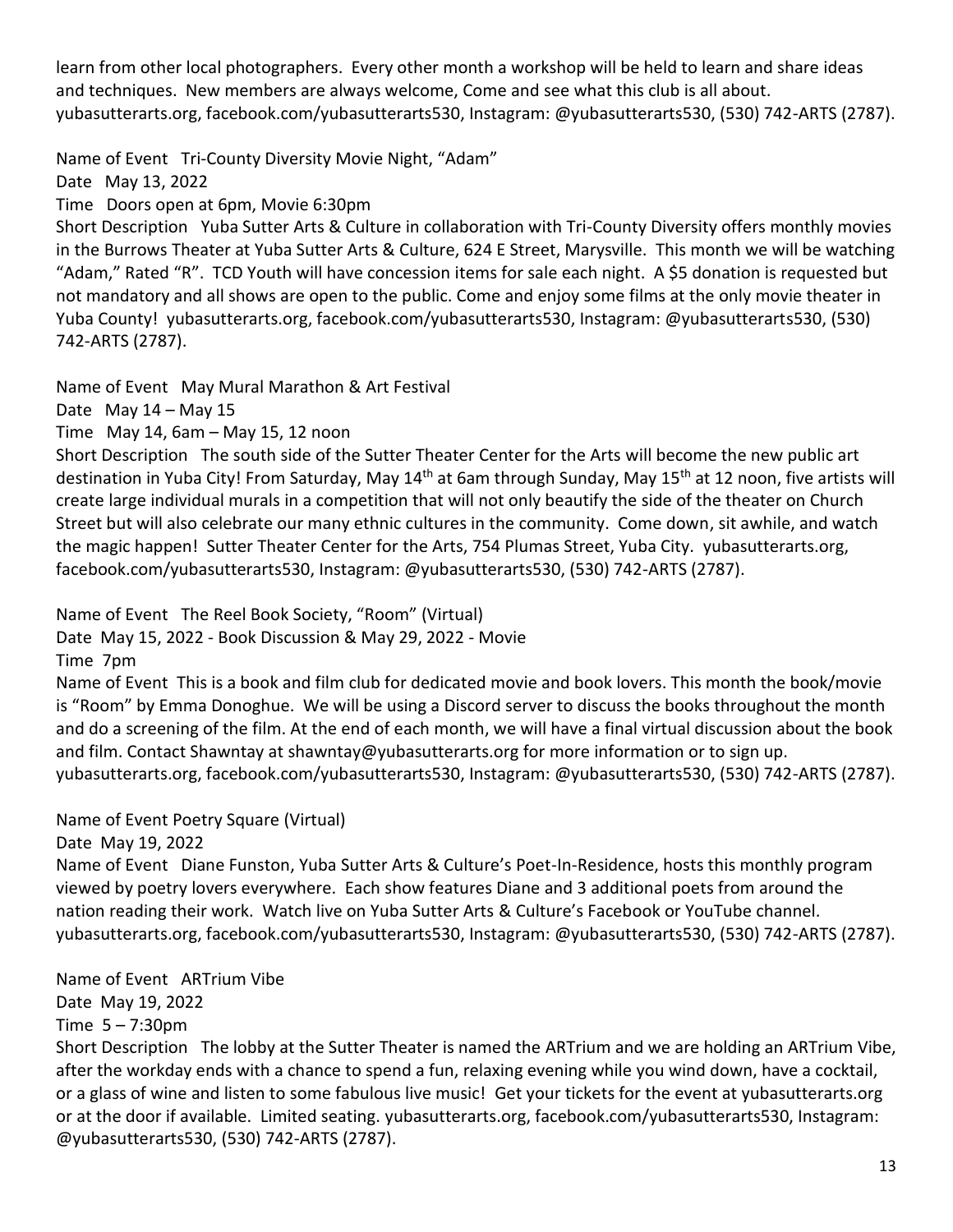Name of Event Very Special Arts Festival-Sutter County Date May 20, 2022 Time 6pm Short Description Yuba Sutter Arts & Culture have hosted Very Special Arts for over 35 years for special needs children. We are proud to be a provider of this highly recognized national arts education program that involves students from our area with hands on art activities. Call 742-ARTS for details or to volunteer.

Name of Event Folias Duo in Concert

Date May 22, 2022

Time 2pm

Short Description Flutist Carmen Maret and guitarist Andrew Bergeron of the Folias Duo are musicians whose unique interpersonal performer-composer collaboration of nineteen years breathes new life into classical music. Folias Duo melds characteristics of European classical music with jazz, world music, and the art of improvisation. Sutter Theater Center for the Arts, 754 Plumas Street, Yuba City. Tickets available at yubasutterarts.org and at the door if available. yubasutterarts.org, facebook.com/yubasutterarts530, Instagram: @yubasutterarts530, (530) 742-ARTS (2787).

Name of Event All About The Arts Talk Show (Virtual)

Date May 22, 2022

Time 4pm

Short Description Spend your Sunday afternoon learning about all the art and culture opportunities available throughout the Yuba-Sutter community. David Read, Joe Moye and Tom Galvin will take you through the many events and activities going on while sharing some fun information like "Weird Art News" and live music! There will be a special guest interviewed as well. Watch live on Yuba Sutter Arts & Culture's Facebook or YouTube channel. yubasutterarts.org, facebook.com/yubasutterarts530, Instagram: @yubasutterarts530, (530) 742-ARTS (2787).

Name of Event Artist's Alchemy (Virtual)

Date May 24, 2022

Time: 4pm

Name of Event Artist Alchemy, brings artists of all genres to this virtual show that airs live on Yuba Sutter Arts & Culture's Facebook page and YouTube Channel. It is hosted by David Read or an occasional guest host. You will learn about each artist, what they do, where they have been, and what they think about the state of the arts. It's a chance to delve deep into different artistic views and learn something new. Watch live on Yuba Sutter Arts & Culture's Facebook or YouTube channel. yubasutterarts.org, facebook.com/yubasutterarts530, Instagram: @yubasutterarts530, (530) 742-ARTS (2787).

Name of Event Singer Songwriter Solo Sessions (Virtual)

Date May 28, 2022

Name of Event Join Tom Galvin, Yuba Sutter Arts & Culture's Musician-In-Residence, for a monthly program featuring singer/songwriters from around the country. Each month will feature a guest artist sharing their original works. Spend this Saturday at 1pm listening to original music! Live on Yuba Sutter Arts & Culture's Facebook Page and YouTube Channel. Watch live on Yuba Sutter Arts & Culture's Facebook or YouTube channel. yubasutterarts.org, facebook.com/yubasutterarts530, Instagram: @yubasutterarts530, (530) 742- ARTS (2787).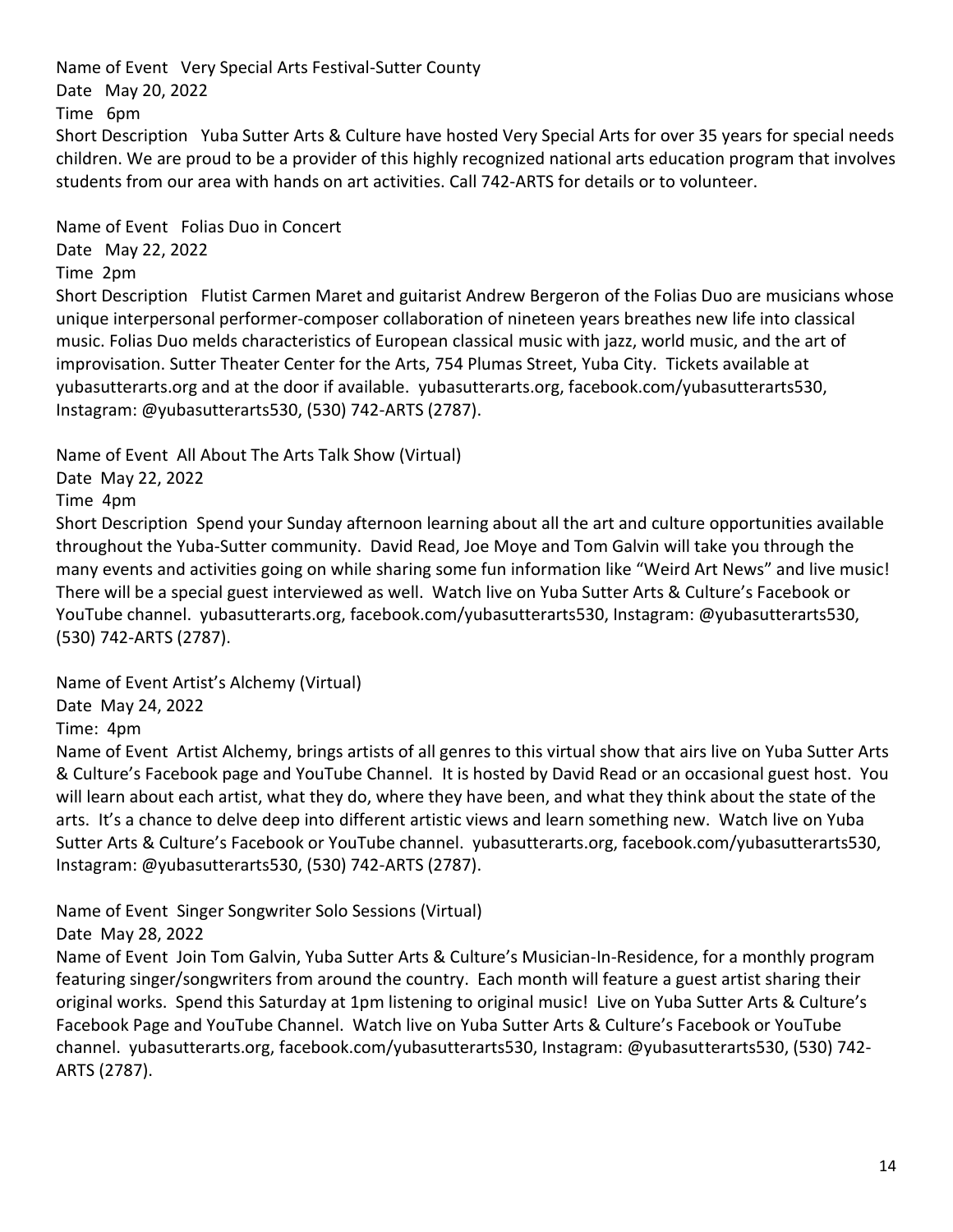### **JUNE 2022**

Name of Event Open Mic - Spoken Word Poetry & Prose (Virtual) Date June 2, 2022 Time 6pm Short Description This open mic setting, hosted by Tom Galvin, whether virtual or in person will include poets, writers, and other presenters and lots of opportunity for audience participation. Bring your personal work and if you like share or just listen in for some great writing. Join the fun at [https://bit.ly/2XTHXmZ.](https://bit.ly/2XTHXmZ) yubasutterarts.org, facebook.com/yubasutterarts530, Instagram: @yubasutterarts530, (530) 742-ARTS (2787).

Name of Event Theater Art Gallery Reception, Sutter Theater Center for the Arts

Date June 3, 2022

Time 5pm – 7pm

Short Description The Theater Gallery located inside the Sutter Theater Center for the Arts is open and ready for you to come see all the wonderful art on display! Anchor Artists, Dude Green and Lila Rivera, will be showing their work alongside a variety of visiting artists. Join us at our reception and enjoy delicious appetizers and drinks. It's all free and open to the public. yubasutterarts.org, (530) 742-ARTS (2787).

Name of Event Poetry Hour: Notes from The Field (Virtual)

Date June 8, 2022

Time 5pm

Short Description Join nationally renowned poet and memoirist, Marcelo Hernandez Castillo, in conversation with poets, artists, thinkers and other creative minds from the nation and the world. The salon-style talks will take on a unique theme of art, life, and writing for each session, allowing each guest to share their creative process and original work. Live on Yuba Sutter Arts & Culture's Facebook page and YouTube Channel yubasutterarts.org, facebook.com/yubasutterarts530, Instagram: @yubasutterarts530, (530) 742-ARTS (2787).

Name of Event Tri-County Diversity Movie Night, "The Death and Life of Marsha P. Johnson"

Date June 10, 2022

Time Doors open at 6pm, Movie 6:30pm

Name of Event Yuba Sutter Arts & Culture in collaboration with Tri-County Diversity offers monthly movies in the Burrows Theater at Yuba Sutter Arts & Culture, 624 E Street, Marysville. This month we will be watching "The Death and Life of Marsha P. Johnson," Rated "PG13". TCD Youth will have concession items for sale each night. A \$5 donation is requested but not mandatory and all shows are open to the public. Come and enjoy some films at the only movie theater in Yuba County! yubasutterarts.org, facebook.com/yubasutterarts530, Instagram: @yubasutterarts530, (530) 742-ARTS (2787).

Name of Event The Reel Book Society, "Call Me By Your Name" (Virtual)

Date June 12, 2022 - Book Discussion & June 26, 2022 - Movie

Time 7pm

Name of Event This is a book and film club for dedicated movie and book lovers. This month the book/movie is "Call Me By Your Name" by André Aciman. We will be using a Discord server to discuss the books throughout the month and do a screening of the film. At the end of each month, we will have a final virtual discussion about the book and film. Contact Shawntay at [shawntay@yubasutterarts.org](mailto:shawtay@yubasutterarts.org) for more information or to sign up. yubasutterarts.org, facebook.com/yubasutterarts530, Instagram: @yubasutterarts530, (530) 742-ARTS (2787).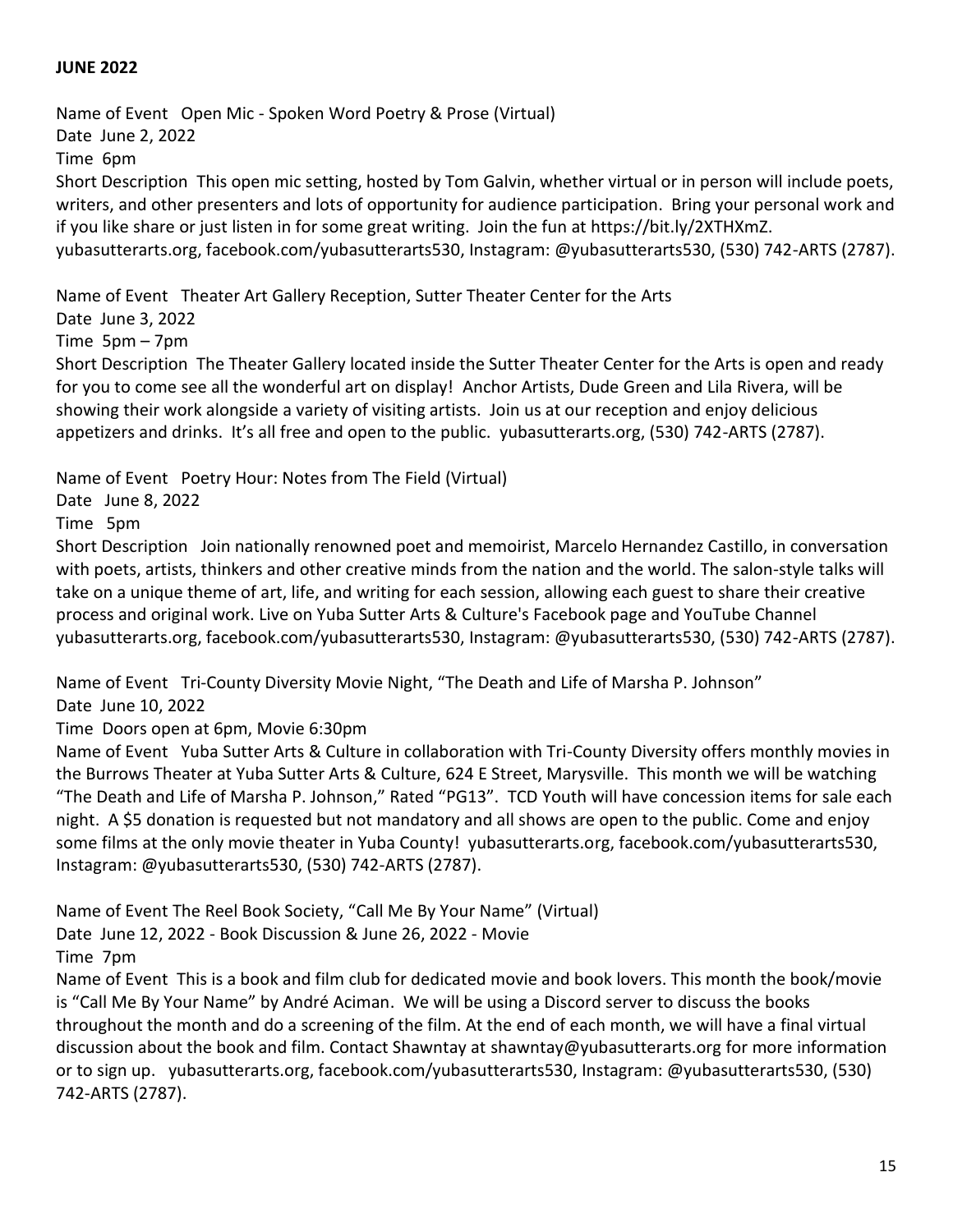Name of Event ARTrium Vibe

Date June 16, 2022

Time  $5 - 7:30$ pm

Short Description The lobby at the Sutter Theater is named the ARTrium and we are holding an ARTrium Vibe, after the workday ends with a chance to spend a fun, relaxing evening while you wind down, have a cocktail, or a glass of wine and listen to some fabulous live music! Get your tickets for the event at yubasutterarts.org or at the door if available. Limited seating. yubasutterarts.org, facebook.com/yubasutterarts530, Instagram: @yubasutterarts530, (530) 742-ARTS (2787).

Name of Event Poetry Square (Virtual)

Date June 16, 2022

Time 7pm

Short Description Diane Funston, Yuba Sutter Arts & Culture's Poet-In-Residence, hosts this monthly program viewed by poetry lovers everywhere. Each show features Diane and 3 additional poets from around the nation reading their work. Watch live on Yuba Sutter Arts & Culture's Facebook or YouTube channel. yubasutterarts.org, facebook.com/yubasutterarts530, Instagram: @yubasutterarts530, (530) 742-ARTS (2787).

Name of Event Tickle the Ivories Piano Bar with Gay Galvin and John Paris

Date June 18, 2022

Time Doors & ARTrium Bar open at 6pm, Show 7pm

Short Description Dress up if you like in your best flapper outfit and zoot suit and cozy on up to the piano as Gay Galvin and John Paris wow you with beautiful music, sometimes playing alone and sometimes playing together! Both are accomplished piano players in their own right but wait until you hear them together! Cool off from the summer heat and relax the night away! Sutter Theater Center for the Arts, 754 Plumas Street. Tickets available at yubasutterarts.org and at the door if available. yubasutterarts.org, facebook.com/yubasutterarts530, Instagram: @yubasutterarts530, (530) 742-ARTS (2787).

Name of Event Artist's Alchemy (Virtual)

Date June 21, 2022

Time: 4pm

Name of Event Artist Alchemy, brings artists of all genres to this virtual show that airs live on Yuba Sutter Arts & Culture's Facebook page and YouTube Channel. It is hosted by David Read or an occasional guest host. You will learn about each artist, what they do, where they have been, and what they think about the state of the arts. It's a chance to delve deep into different artistic views and learn new and exciting things. Watch live on Yuba Sutter Arts & Culture's Facebook or YouTube channel. yubasutterarts.org,

facebook.com/yubasutterarts530, Instagram: @yubasutterarts530, (530) 742-ARTS (2787).

Name of Event Annual Yuba Sutter Arts & Culture Members' Meeting

Date June 22, 5pm

Time Social 5pm, Meeting & State of the Arts Presentation 6pm

Short Description Join Yuba Sutter Arts & Culture as they start their Annual Members' Meeting off with a social and membership "thank you" in the ARTrium Lobby followed by voting for a new slate of officers and a special presentation about the past year's accomplishments and a look at what's ahead. All are welcome, but members only are allowed to vote. Sutter Theater Center for the Arts, 754 Plumas Street in Yuba City.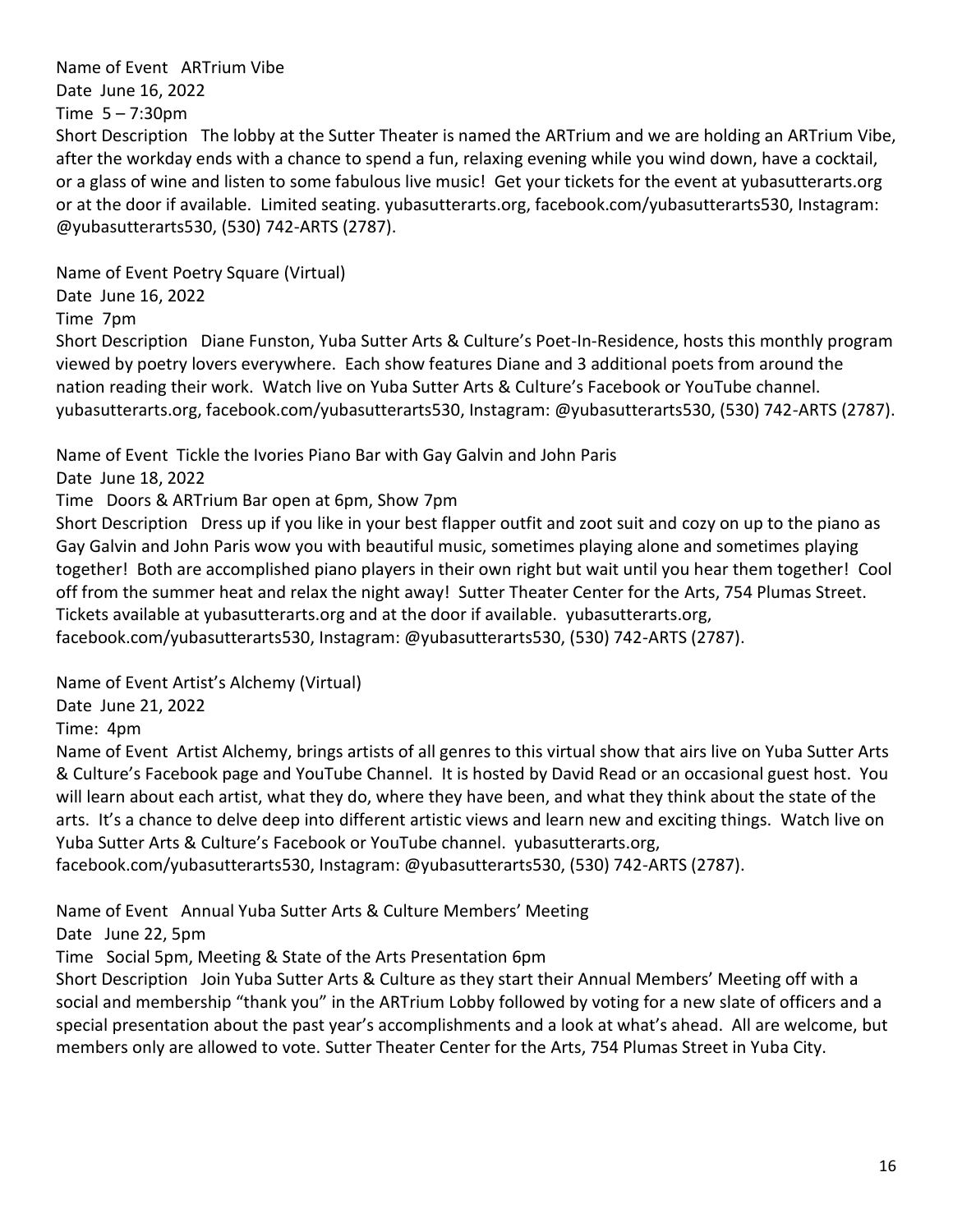Name of Event Singer Songwriter Solo Sessions (Virtual)

Date June 25, 2022

Name of Event Join Tom Galvin, Yuba Sutter Arts & Culture's Musician-In-Residence, for a monthly program featuring singer/songwriters from around the country. Each month will feature a guest artist sharing their original works. Spend this Saturday at 1pm listening to original music! Live on Yuba Sutter Arts & Culture's Facebook Page and YouTube Channel. Watch live on Yuba Sutter Arts & Culture's Facebook or YouTube channel. yubasutterarts.org, facebook.com/yubasutterarts530, Instagram: @yubasutterarts530, (530) 742- ARTS (2787).

Name of Event All About The Arts Talk Show (Virtual)

Date June 26, 2022

Time 4pm

Short Description Spend your Sunday afternoon learning about all the art and culture opportunities available throughout the Yuba-Sutter community. David Read, Joe Moye and Tom Galvin will take you through the many events and activities going on while sharing some fun information like "Weird Art News" and live music! There will be a special guest interviewed as well. Watch live on Yuba Sutter Arts & Culture's Facebook or YouTube channel. yubasutterarts.org, facebook.com/yubasutterarts530, Instagram: @yubasutterarts530, (530) 742-ARTS (2787).

# **JULY 2022**

Name of Event Open Mic - Spoken Word Poetry & Prose (Virtual)

Date July 7, 2022

Time 6pm

Short Description This open mic setting, hosted by Tom Galvin, whether virtual or in person will include poets, writers, and other presenters and lots of opportunity for audience participation. Bring your personal work and if you like share or just listen in for some great writing. Join the fun at [https://bit.ly/2XTHXmZ.](https://bit.ly/2XTHXmZ) yubasutterarts.org, facebook.com/yubasutterarts530, Instagram: @yubasutterarts530, (530) 742-ARTS (2787).

Name of Event Theater Art Gallery Reception, Sutter Theater Center for the Arts

Date July 8, 2022

Time 5pm – 7pm

Short Description The Theater Gallery located inside the Sutter Theater Center for the Arts is open and ready for you to come see all the wonderful art on display! Anchor Artists, Dude Green and Lila Rivera, will be showing their work alongside a variety of visiting artists. Join us at our reception and enjoy delicious appetizers and drinks. It's all free and open to the public. yubasutterarts.org, (530) 742-ARTS (2787).

Name of Event Tri-County Diversity Movie Night, "Tucked"

Date July 8, 2022

Time Doors open at 6pm, Movie 6:30pm

Name of Event Yuba Sutter Arts & Culture in collaboration with Tri-County Diversity offers monthly movies in the Burrows Theater at Yuba Sutter Arts & Culture, 624 E Street, Marysville. This month we will be watching "Tucked," NR. TCD Youth will have concession items for sale each night. A \$5 donation is requested but not mandatory and all shows are open to the public. Come and enjoy some films at the only movie theater in Yuba County! yubasutterarts.org, facebook.com/yubasutterarts530, Instagram: @yubasutterarts530, (530) 742- ARTS (2787).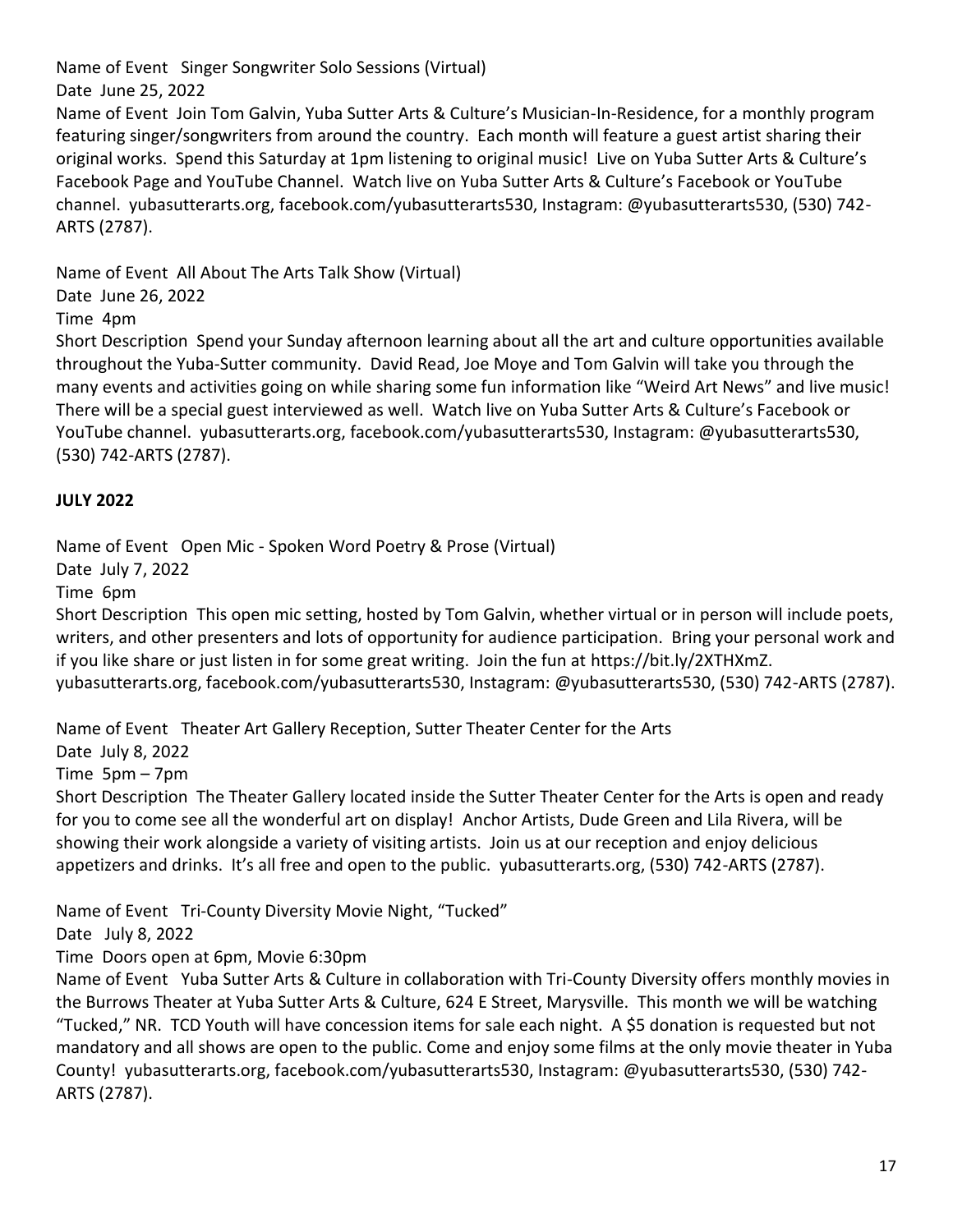Name of Event Fiesta de Frida

Date July 9, 2022

Time  $10am - 2pm$ 

Short Description Few artists have achieved the iconic status of Frida Kahlo! Come experience the culture, style, and persona of the visionary painter, an artist who inspires us with her story of love, adventure, pain, and courage. Frida arts, crafts, live music, look-alike contests and more will be going on at this event! Sutter Theater Center for the Arts, 754 Plumas Street, Yuba City. This is a free and open to the public indoor/outdoor event. yubasutterarts.org, facebook.com/yubasutterarts530, Instagram: @yubasutterarts530, (530) 742-ARTS (2787).

Name of Event The Reel Book Society, "Room" (Virtual) Date July 10, 2022 - Book Discussion & July 24, 2022 - Movie

Time 7pm

Short Description This is a book and film club for dedicated movie and book lovers. This month the book/movie is "Room" by Emma Donoghue. We will be using a Discord server to discuss the books throughout the month and do a screening of the film. At the end of each month, we will have a final virtual discussion about the book and film. Contact Shawntay at [shawntay@yubasutterarts.org](mailto:shawtay@yubasutterarts.org) for more information or to sign up. yubasutterarts.org, facebook.com/yubasutterarts530, Instagram: @yubasutterarts530, (530) 742-ARTS (2787).

Name of Event Poetry Hour: Notes from The Field (Virtual)

Date July 13, 2022

Time 5pm

Short Description Join nationally renowned poet and memoirist, Marcelo Hernandez Castillo, in conversation with poets, artists, thinkers and other creative minds from the nation and the world. The salon-style talks will take on a unique theme of art, life, and writing for each session, allowing each guest to share their creative process and original work. Live on Yuba Sutter Arts & Culture's Facebook page and YouTube Channel yubasutterarts.org, facebook.com/yubasutterarts530, Instagram: @yubasutterarts530, (530) 742-ARTS (2787).

Name of Event Yuba-Sutter Comedy Showcase

Date July 15, 2022

Time ARTrium Bar opens at 6pm, Event begins at 7pm

Short Description Stoney Meagher is presenting his comedy showcase again through Yuba Sutter Arts & Culture! We are so excited to see his line up and what he has in store for the evening. Last performance was a sold-out crowd so get your tickets early! Don't miss out hearing some great local and regional comedians! This is an 18+ event. Sutter Theater Center for the Arts, 754 Plumas Street, Yuba City. Tickets available at yubasutterarts.org. Special individual and table seating available. yubasutterarts.org, facebook.com/yubasutterarts530, Instagram: @yubasutterarts530, (530) 742-ARTS (2787).

Name of Event All About The Arts Talk Show (Virtual)

Date July 17, 2022

Time 4pm

Short Description Spend your Sunday afternoon learning about all the art and culture opportunities available throughout the Yuba-Sutter community. David Read, Joe Moye and Tom Galvin will take you through the many events and activities going on while sharing some fun information like "Weird Art News" and live music! There will be a special guest interviewed as well. Watch live on Yuba Sutter Arts & Culture's Facebook or YouTube channel. yubasutterarts.org, facebook.com/yubasutterarts530, Instagram: @yubasutterarts530, (530) 742-ARTS (2787).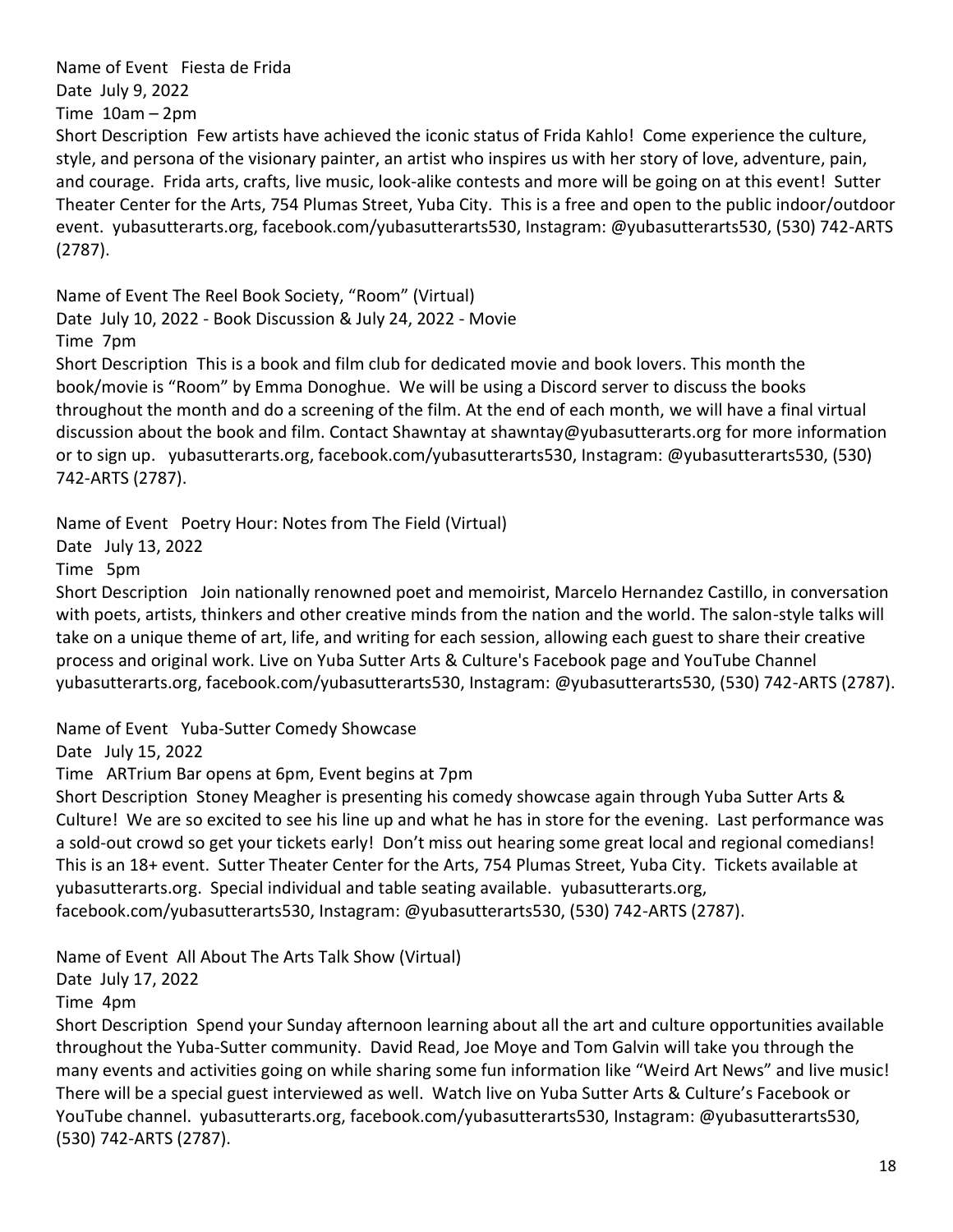Name of Event Artist's Alchemy (Virtual) Date July 19, 2022

Time: 4pm

Short Description Artist Alchemy, brings artists of all genres to this virtual show that airs live on Yuba Sutter Arts & Culture's Facebook page and YouTube Channel. It is hosted by David Read or an occasional guest host. You will learn about each artist, what they do, where they have been, and what they think about the state of the arts. It's a chance to delve deep into different artistic views and learn new and exciting things. Watch live on Yuba Sutter Arts & Culture's Facebook or YouTube channel. yubasutterarts.org, facebook.com/yubasutterarts530, Instagram: @yubasutterarts530, (530) 742-ARTS (2787).

Name of Event ARTrium Vibe

Date July 21, 2022

Time  $5 - 7:30$ pm

Short Description The lobby at the Sutter Theater is named the ARTrium and we are holding an ARTrium Vibe, after the workday ends with a chance to spend a fun, relaxing evening while you wind down, have a cocktail, or a glass of wine and listen to some fabulous live music! Get your tickets for the event at yubasutterarts.org or at the door if available. Limited seating. yubasutterarts.org, facebook.com/yubasutterarts530, Instagram: @yubasutterarts530, (530) 742-ARTS (2787).

Name of Event Poetry Square (Virtual)

Date July 21, 2022

Short Description Diane Funston, Yuba Sutter Arts & Culture's Poet-In-Residence, hosts this monthly program viewed by poetry lovers everywhere. Each show features Diane and 3 additional poets from around the nation reading their work. Watch live on Yuba Sutter Arts & Culture's Facebook or YouTube channel. yubasutterarts.org, facebook.com/yubasutterarts530, Instagram: @yubasutterarts530, (530) 742-ARTS (2787).

Name of Event Japanese Animation Festival - Movies, Vendors, Cosplay

Date July 23, 2022

Time  $1 - 5$ pm

Short Description Enjoy the magic of cinema with classic Japanese Animation! Featuring Studio Ghibli films with a Cosplay contest and on theme vendors. All ages are welcome to come and embrace animation as a cinematic art form. Studio Ghibli is a Japanese Animation company best known for their animated films, such as: Spirited Away, Howl's Moving Castle, Ponyo, My Neighbor Totoro, Castle in the Sky, and lots more! Sutter Theater Center for the Arts, 754 Plumas Street, Yuba City.

Name of Event Singer Songwriter Solo Sessions (Virtual)

Date July 23, 2022

Name of Event Join Tom Galvin, Yuba Sutter Arts & Culture's Musician-In-Residence, for a monthly program featuring singer/songwriters from around the country. Each month will feature a guest artist sharing their original works. Spend this Saturday at 1pm listening to original music! Live on Yuba Sutter Arts & Culture's Facebook Page and YouTube Channel. Watch live on Yuba Sutter Arts & Culture's Facebook or YouTube channel. yubasutterarts.org, facebook.com/yubasutterarts530, Instagram: @yubasutterarts530, (530) 742- ARTS (2787).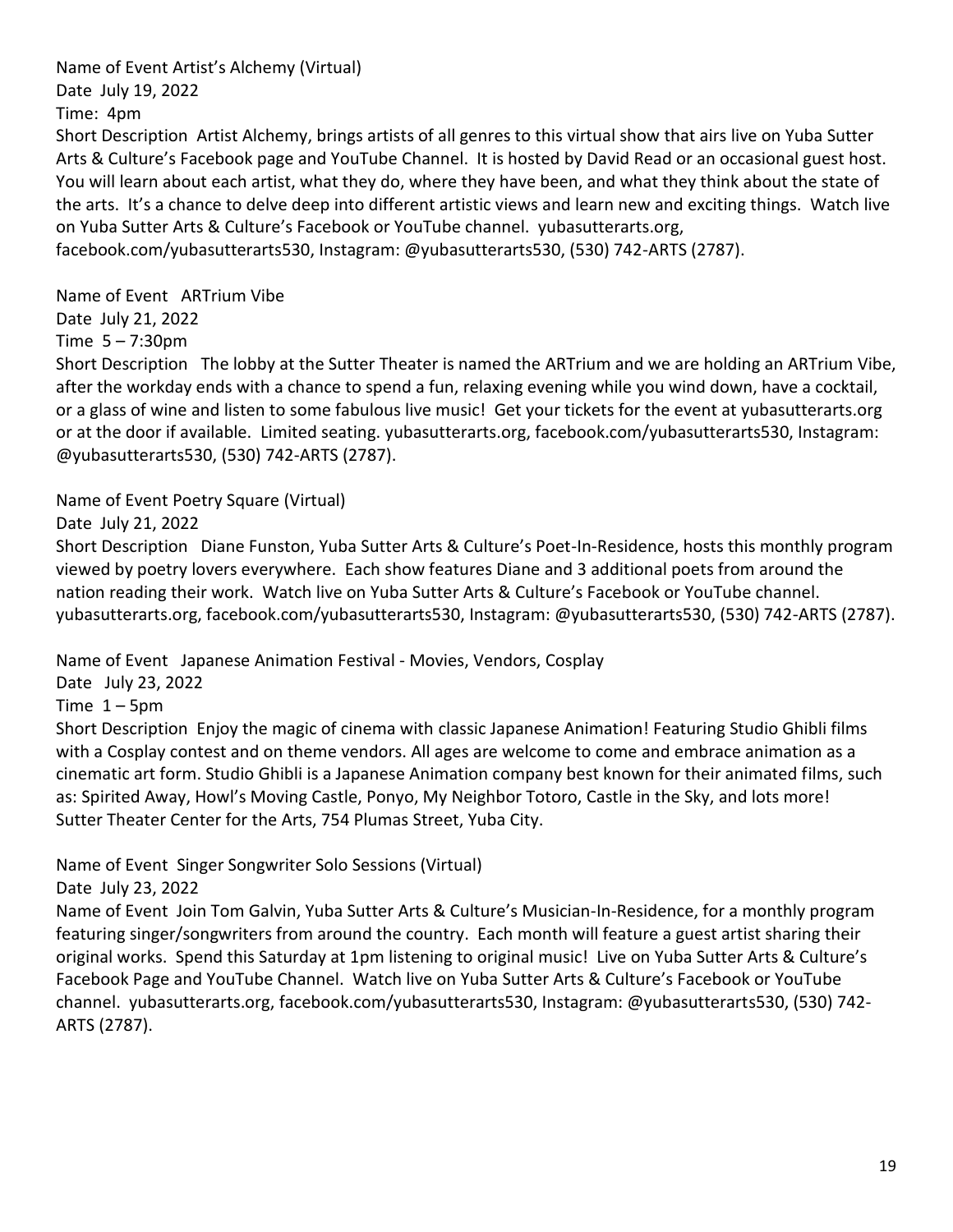### **AUGUST 2022**

Name of Event Open Mic - Spoken Word Poetry & Prose (Virtual) Date August 4, 2022 Time 6pm Short Description This open mic setting, hosted by Tom Galvin, whether virtual or in person will include poets, writers, and other presenters and lots of opportunity for audience participation. Bring your personal work and if you like share or just listen in for some great writing. Join the fun at [https://bit.ly/2XTHXmZ.](https://bit.ly/2XTHXmZ) yubasutterarts.org, facebook.com/yubasutterarts530, Instagram: @yubasutterarts530, (530) 742-ARTS (2787).

Name of Event Theater Art Gallery Reception, Sutter Theater Center for the Arts

#### Date August 5, 2022

Time 5pm – 7pm

Short Description The Theater Gallery located inside the Sutter Theater Center for the Arts is open and ready for you to come see all the wonderful art on display! Anchor Artists, Dude Green and Lila Rivera, will be showing their work alongside a variety of visiting artists. Join us at our reception and enjoy delicious appetizers and drinks. It's all free and open to the public. yubasutterarts.org, (530) 742-ARTS (2787).

Name of Event Poetry Hour: Notes from The Field (Virtual)

Date August 10, 2022

Time 5pm

Short Description Join nationally renowned poet and memoirist, Marcelo Hernandez Castillo, in conversation with poets, artists, thinkers and other creative minds from the nation and the world. The salon-style talks will take on a unique theme of art, life, and writing for each session, allowing each guest to share their creative process and original work. Live on Yuba Sutter Arts & Culture's Facebook page and YouTube Channel yubasutterarts.org, facebook.com/yubasutterarts530, Instagram: @yubasutterarts530, (530) 742-ARTS (2787).

Name of Event Tri-County Diversity Movie Night, "White Frog" Burrows

Date August 12, 2022

Time Doors open at 6pm, Movie 6:30pm

Name of Event Yuba Sutter Arts & Culture in collaboration with Tri-County Diversity offers monthly movies in the Burrows Theater at Yuba Sutter Arts & Culture, 624 E Street, Marysville. This month we will be watching "White Frog" NR. TCD Youth will have concession items for sale each night. A \$5 donation is requested but not mandatory and all shows are open to the public. Come and enjoy some films at the only movie theater in Yuba County! yubasutterarts.org, facebook.com/yubasutterarts530, Instagram: @yubasutterarts530, (530) 742-ARTS (2787).

Name of Event The Reel Book Society, "Freedom Writers" (Virtual) Date August 14, 2022 - Book Discussion & August 28, 2022 - Movie Time 7pm

Name of Event This is a book and film club for dedicated movie and book lovers. This month the book/movie is "Freedom Writers" by Erin Gruwell & The Freedom Writers. We will be using a Discord server to discuss the books throughout the month and do a screening of the film. At the end of each month, we will have a final virtual discussion about the book and film. Contact Shawntay at [shawntay@yubasutterarts.org](mailto:shawtay@yubasutterarts.org) for more information or to sign up. yubasutterarts.org, facebook.com/yubasutterarts530, Instagram: @yubasutterarts530, (530) 742-ARTS (2787).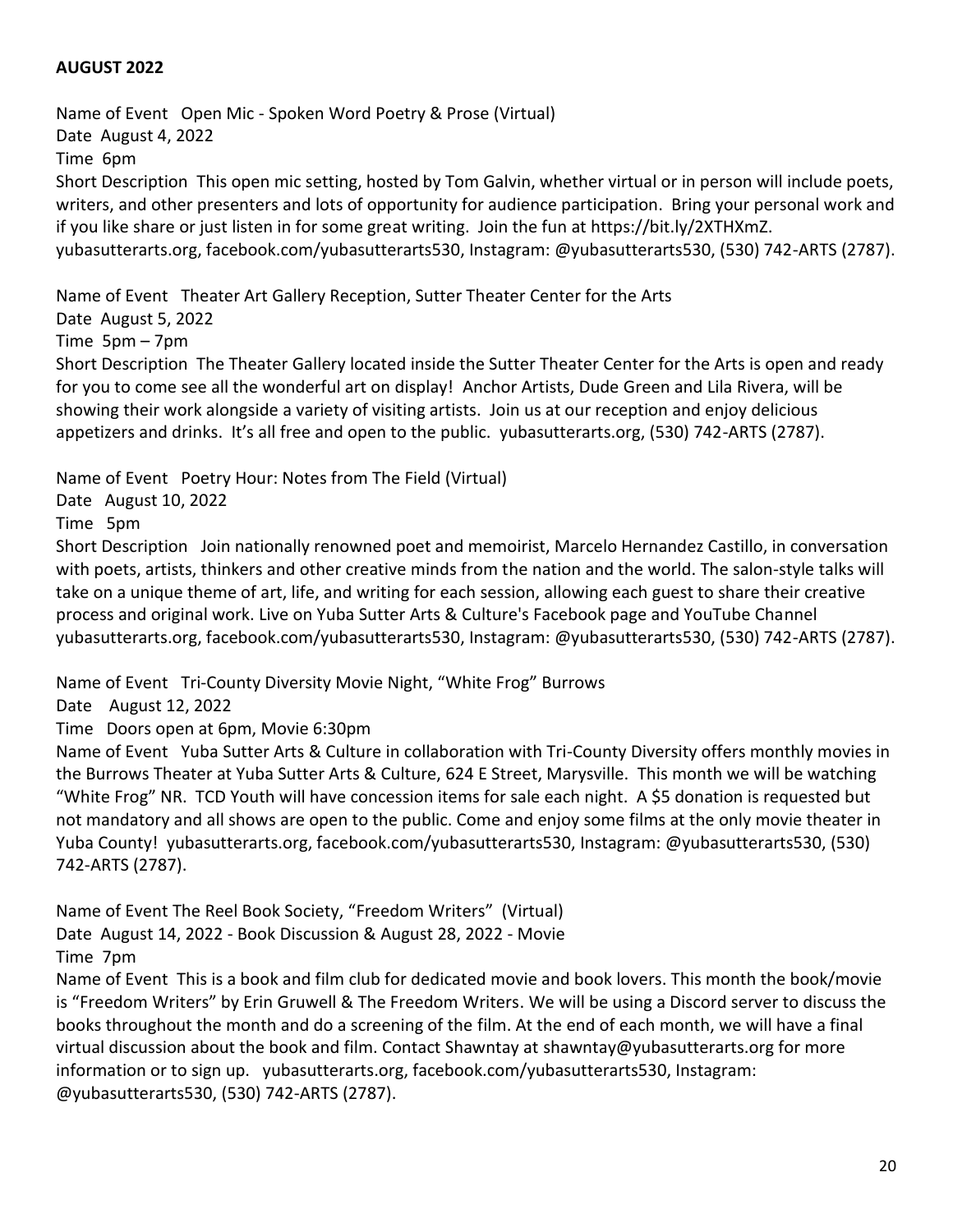Name of Event ARTrium Vibe Date August 18, 2022

Time  $5 - 7:30$ pm

Short Description The lobby at the Sutter Theater is named the ARTrium and we are holding an ARTrium Vibe, after the workday ends with a chance to spend a fun, relaxing evening while you wind down, have a cocktail, or a glass of wine and listen to some fabulous live music! Get your tickets for the event at yubasutterarts.org or at the door if available. Limited seating. yubasutterarts.org, facebook.com/yubasutterarts530, Instagram: @yubasutterarts530, (530) 742-ARTS (2787).

Name of Event Poetry Square (Virtual)

Date August 18, 2022

Time 7pm

Name of Event Diane Funston, Yuba Sutter Arts & Culture's Poet-In-Residence, hosts this monthly program viewed by poetry lovers everywhere. Each show features Diane and 3 additional poets from around the nation reading their work. Watch live on Yuba Sutter Arts & Culture's Facebook or YouTube channel. yubasutterarts.org, facebook.com/yubasutterarts530, Instagram: @yubasutterarts530, (530) 742-ARTS (2787).

Name of Event Mama Mia! Double Feature & Costume Contest

Date August 20, 2022

Time  $5 - 10$ pm

Short Description You can dance, you can jive, you can have the time of your life at this double feature film event. With a story framed around the music of the Swedish pop band Abba, Mama Mia! the original film is the story of a young woman living on a picturesque Greek island with her mother. Together they run a ramshackle island inn. Film two, Mama Mia Here We Go Again, is set five years after the 2008 smash finds a pregnant Sophie about to re-open the hotel. Prizes will be awarded for the best costumes. Tickets available at yubasutterarts.org or at the door if available. yubasutterarts.org, facebook.com/yubasutterarts530, Instagram: @yubasutterarts530, (530) 742-ARTS (2787).

Name of Event All About the Arts Talk Show (Virtual)

Date August 21, 2022

Time 4pm

Short Description Spend your Sunday afternoon learning about all the art and culture opportunities available throughout the Yuba-Sutter community. David Read, Joe Moye and Tom Galvin will take you through the many events and activities going on while sharing some fun information like "Weird Art News" and live music! There will be a special guest interviewed as well. Watch live on Yuba Sutter Arts & Culture's Facebook or YouTube channel. yubasutterarts.org, facebook.com/yubasutterarts530, Instagram: @yubasutterarts530, (530) 742-ARTS (2787).

Name of Event Artist's Alchemy (Virtual)

Date August 23, 2022

Time: 4pm

Name of Event Artist Alchemy, brings artists of all genres to this virtual show that airs live on Yuba Sutter Arts & Culture's Facebook page and YouTube Channel. It is hosted by David Read or an occasional guest host. You will learn about each artist, what they do, where they have been, and what they think about the state of the arts. It's a chance to delve deep into different artistic views and learn new and exciting things. Watch live on Yuba Sutter Arts & Culture's Facebook or YouTube channel. yubasutterarts.org,

facebook.com/yubasutterarts530, Instagram: @yubasutterarts530, (530) 742-ARTS (2787).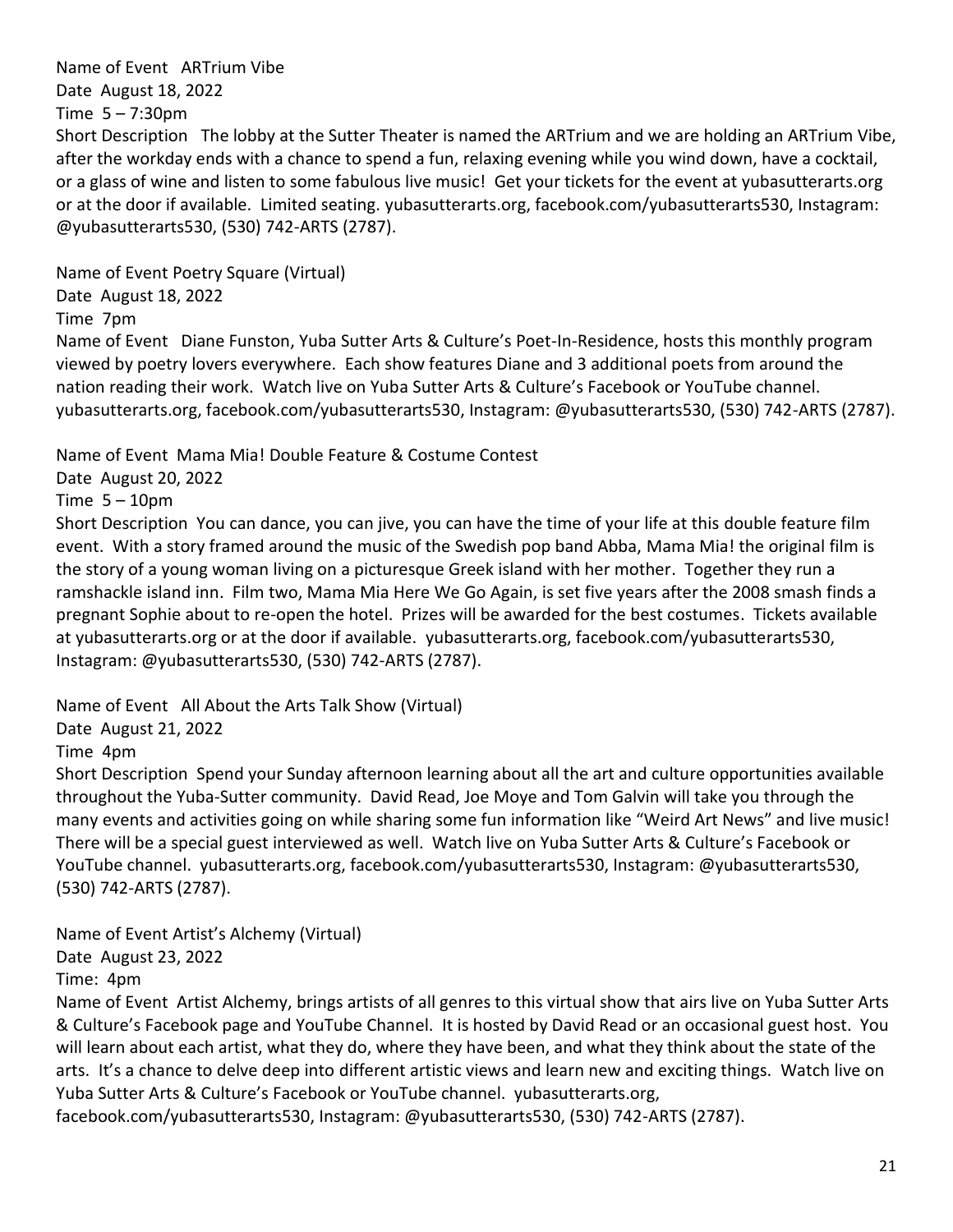Name of Event Singer Songwriter Solo Sessions (Virtual)

Date August 27, 2022

Name of Event Join Tom Galvin, Yuba Sutter Arts & Culture's Musician-In-Residence, for a monthly program featuring singer/songwriters from around the country. Each month will feature a guest artist sharing their original works. Spend this Saturday at 1pm listening to original music! Live on Yuba Sutter Arts & Culture's Facebook Page and YouTube Channel. Watch live on Yuba Sutter Arts & Culture's Facebook or YouTube channel. yubasutterarts.org, facebook.com/yubasutterarts530, Instagram: @yubasutterarts530, (530) 742- ARTS (2787).

### **SEPTEMBER 2022**

Name of Event Open Mic - Spoken Word Poetry & Prose (Virtual)

Date September 1, 2022

Time 6pm

Short Description This open mic setting, hosted by Tom Galvin, whether virtual or in person will include poets, writers, and other presenters and lots of opportunity for audience participation. Bring your personal work and if you like share or just listen in for some great writing. Join the fun at [https://bit.ly/2XTHXmZ.](https://bit.ly/2XTHXmZ) yubasutterarts.org, facebook.com/yubasutterarts530, Instagram: @yubasutterarts530, (530) 742-ARTS (2787).

Name of Event Theater Art Gallery Reception, Sutter Theater Center for the Arts

Date September 9, 2022

Time 5pm – 7pm

Short Description The Theater Gallery located inside the Sutter Theater Center for the Arts is open and ready for you to come see all the wonderful art on display! Anchor Artists, Dude Green and Lila Rivera, will be showing their work alongside a variety of visiting artists. Join us at our reception and enjoy delicious appetizers and drinks. It's all free and open to the public. yubasutterarts.org, (530) 742-ARTS (2787).

Name of Event Tri-County Diversity Movie Night, "The Prom"

Date September 9, 2022

Time Doors open at 6pm, Movie 6:30pm

Short Description Yuba Sutter Arts & Culture in collaboration with Tri-County Diversity offers monthly movies in the Burrows Theater at Yuba Sutter Arts & Culture, 624 E Street, Marysville. This month we will be watching "The Prom" Rated "PG-13." TCD Youth will have concession items for sale each night. A \$5 donation is requested but not mandatory and all shows are open to the public. Come and enjoy some films at the only movie theater in Yuba County! yubasutterarts.org, facebook.com/yubasutterarts530, Instagram: @yubasutterarts530, (530) 742-ARTS (2787).

Name of Event 2<sup>nd</sup> Annual Yuba-Sutter Short Film Festival Submission – Deadline for Submission Date September 9, 2022

Time 11:59pm

Short Description The short film format is an ideal way to create a program by providing a prompt for local amateur, professional and student filmmakers to demonstrate their cinematic visions and then be recognized at a public event. The idea is to focus on our community and channel the collective creativity of our residents. There are three categories: Student (7th – 12th grades), Amateur and Professional. Film genre categories include Animation, Documentary/Mockumentary, Scripted/Fictional, and Music Video. Cash prizes will be awarded. For technical information on submitting please contact Yuba Sutter Arts & Culture at [email@yubasutterarts.org.](mailto:email@yubasutterarts.org) yubasutterarts.org, facebook.com/yubasutterarts530, Instagram: @yubasutterarts530, (530) 742-ARTS (2787).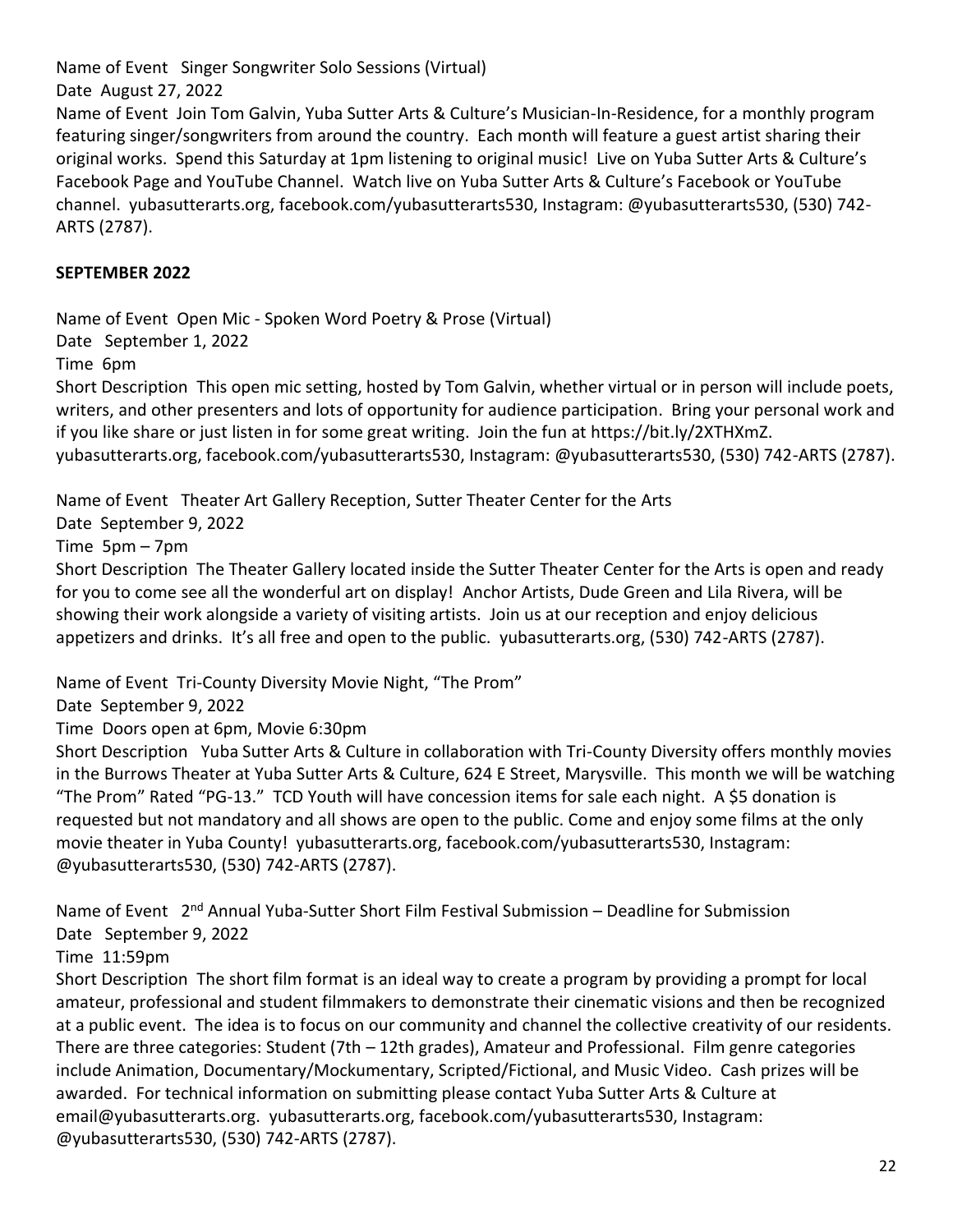Name of Event The Reel Book Society, "Contact" (Virtual) Date September 11, 2022 - Book Discussion & September 25, 2022 - Movie Time 7pm Name of Event This is a book and film club for dedicated movie and book lovers. This month the book/movie is "Contact" by Carl Sagan. We will be using a Discord server to discuss the books throughout the month and do a screening of the film. At the end of each month, we will have a final virtual discussion about the book and film. Contact Shawntay at [shawntay@yubasutterarts.org](mailto:shawtay@yubasutterarts.org) for more information or to sign up. yubasutterarts.org, facebook.com/yubasutterarts530, Instagram: @yubasutterarts530, (530) 742-ARTS (2787).

Name of Event Poetry Hour: Notes from The Field (Virtual)

Date September 14, 2022

Time 5pm

Short Description Join nationally renowned poet and memoirist, Marcelo Hernandez Castillo, in conversation with poets, artists, thinkers and other creative minds from the nation and the world. The salon-style talks will take on a unique theme of art, life, and writing for each session, allowing each guest to share their creative process and original work. Live on Yuba Sutter Arts & Culture's Facebook page and YouTube Channel yubasutterarts.org, facebook.com/yubasutterarts530, Instagram: @yubasutterarts530, (530) 742-ARTS (2787).

Name of Event Hub Camera Club Date September 14, 2022

Time 7pm

Short Description Hub Camera Club meets at Yuba Sutter Arts & Culture's Burrows Theater, 624 E Street, Marysville. It is a fun place to meet other photographers. Have your photos critiqued by a judge and learn from other local photographers. Every other month a workshop will be held to learn and share ideas and techniques. New members are always welcome, Come and see what this club is all about. yubasutterarts.org, facebook.com/yubasutterarts530, Instagram: @yubasutterarts530, (530) 742-ARTS (2787).

Name of Event Poetry Square (Virtual)

Date September 15, 2022

Name of Event Diane Funston, Yuba Sutter Arts & Culture's Poet-In-Residence, hosts this monthly Name of Event that is viewed by poetry lovers everywhere. Each show features Diane and 3 additional poets from around the nation reading their work. Watch live on Yuba Sutter Arts & Culture's Facebook or YouTube channel. yubasutterarts.org, facebook.com/yubasutterarts530, Instagram: @yubasutterarts530, (530) 742- ARTS (2787).

Name of Event ARTrium Vibe Date September 15, 2022 Time  $5 - 7:30$ pm

Short Description The lobby at the Sutter Theater is named the ARTrium and we are holding an ARTrium Vibe, after the workday ends with a chance to spend a fun, relaxing evening while you wind down, have a cocktail, or a glass of wine and listen to some fabulous live music! Get your tickets for the event at yubasutterarts.org or at the door if available. Limited seating. yubasutterarts.org, facebook.com/yubasutterarts530, Instagram: @yubasutterarts530, (530) 742-ARTS (2787).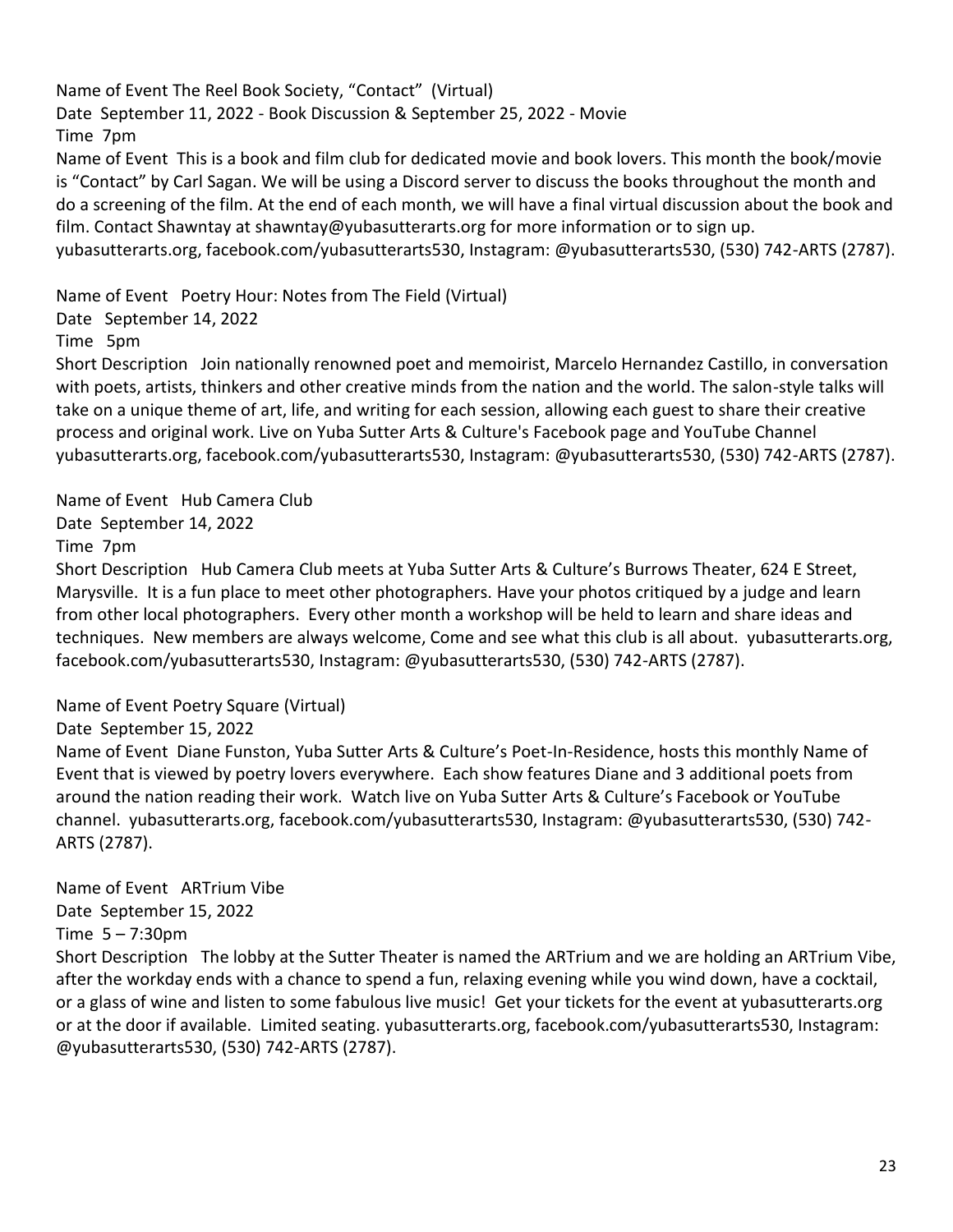Name of Event Gay Galvin Jazz Trio Date September 17

Time 7pm

Short Description Need a little jazz in your life? Yuba Sutter Arts is pleased to welcome back to the Sutter Theater Center for the Arts jazz pianist and vocalist, Gay Galvin, along with her Jazz Trio. The group includes Kit Bailey on drums, Jason Wilkins on bass and Gay on keyboard and vocals. Get into the grove and enjoy and evening of jazz. Tickets yubasutterarts.org or at the door if available. yubasutterarts.org, facebook.com/yubasutterarts530, Instagram: @yubasutterarts530, (530) 742-ARTS (2787).

Name of Event All About The Arts Talk Show (Virtual)

Date September 18, 2022

Time 4pm

Short Description Spend your Sunday afternoon learning about all the art and culture opportunities available throughout the Yuba-Sutter community. David Read, Joe Moye and Tom Galvin will take you through the many events and activities going on while sharing some fun information like "Weird Art News" and live music! There will be a special guest interviewed as well. Watch live on Yuba Sutter Arts & Culture's Facebook or YouTube channel. yubasutterarts.org, facebook.com/yubasutterarts530, Instagram: @yubasutterarts530, (530) 742-ARTS (2787).

Name of Event Artist's Alchemy (Virtual)

Date September 20, 2022

Time: 4pm

Short Description Artist Alchemy, brings artists of all genres to this virtual show that airs live on Yuba Sutter Arts & Culture's Facebook page and YouTube Channel. It is hosted by David Read or an occasional guest host. You will learn about each artist, what they do, where they have been, and what they think about the state of the arts. It's a chance to delve deep into different artistic views and learn new and exciting things. Watch live on Yuba Sutter Arts & Culture's Facebook or YouTube channel. yubasutterarts.org, facebook.com/yubasutterarts530, Instagram: @yubasutterarts530, (530) 742-ARTS (2787).

Name of Event Singer Songwriter Solo Sessions (Virtual)

Date September 24, 2022

Short Description Join Tom Galvin, Yuba Sutter Arts & Culture's Musician-In-Residence, for a monthly program featuring singer/songwriters from around the country. Each month will feature a guest artist sharing their original works. Spend this Saturday at 1pm listening to original music! Live on Yuba Sutter Arts & Culture's Facebook Page and YouTube Channel. Watch live on Yuba Sutter Arts & Culture's Facebook or YouTube channel. yubasutterarts.org, facebook.com/yubasutterarts530, Instagram: @yubasutterarts530, (530) 742- ARTS (2787).

# **OCTOBER 2022**

Name of Event 2<sup>nd</sup> Annual Yuba Sutter Short Film Festival

Date October 1, 2022

Time 2pm

Short Description "May I have the envelope please!" The cinematic arts have become more and more accessible for everyone over the years as the technology is readily available to anyone who wants to tell a story using this artistic medium. Local amateur and professional filmmakers will demonstrate their cinematic visions during this annual event. Come and see all the films that filmmakers have made and vote for the People's Choice Award. Tickets available at yubasutterarts.org or (530) 742-ARTS (2787).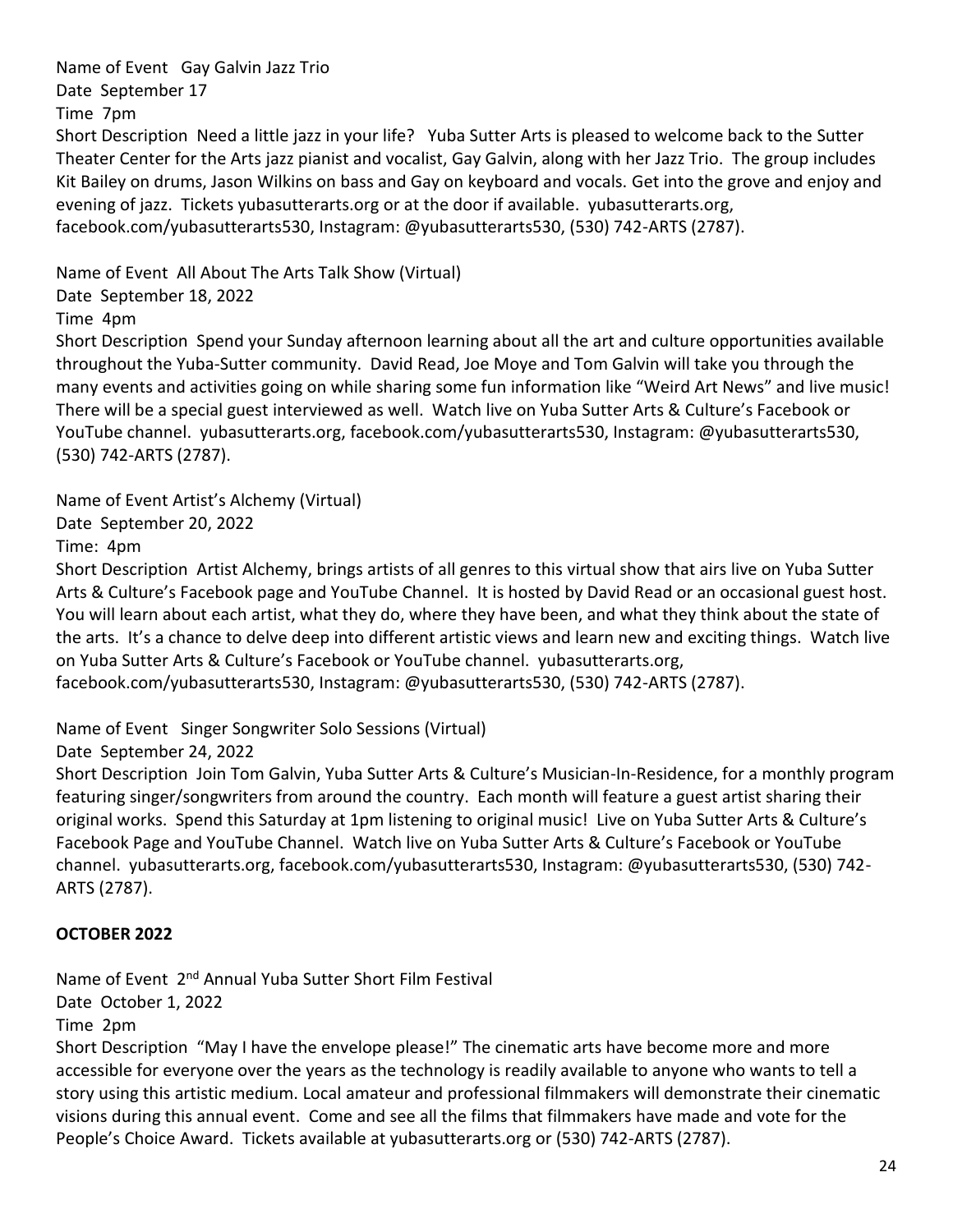Name of Event Open Mic - Spoken Word Poetry & Prose (Virtual) Date October 6, 2022 Time 6pm Short Description This open mic setting, hosted by Tom Galvin, whether virtual or in person will include poets, writers, and other presenters and lots of opportunity for audience participation. Bring your personal work and if you like share or just listen in for some great writing. Join the fun at [https://bit.ly/2XTHXmZ.](https://bit.ly/2XTHXmZ) yubasutterarts.org, facebook.com/yubasutterarts530, Instagram: @yubasutterarts530, (530) 742-ARTS (2787).

Name of Event Theater Art Gallery Reception, Sutter Theater Center for the Arts

Date October 7, 2022

Time 5pm – 7pm

Short Description The Theater Gallery located inside the Sutter Theater Center for the Arts is open and ready for you to come see all the wonderful art on display! Anchor Artists, Dude Green and Lila Rivera, will be showing their work alongside a variety of visiting artists. Join us at our reception and enjoy delicious appetizers and drinks. It's all free and open to the public. yubasutterarts.org, (530) 742-ARTS (2787).

Name of Event All About The Arts Talk Show (Virtual)

Date October 9, 2022

Time 4pm

Short Description Spend your Sunday afternoon learning about all the art and culture opportunities available throughout the Yuba-Sutter community. David Read, Joe Moye and Tom Galvin will take you through the many events and activities going on while sharing some fun information like "Weird Art News" and live music! There will be a special guest interviewed as well. Watch live on Yuba Sutter Arts & Culture's Facebook or YouTube channel. yubasutterarts.org, facebook.com/yubasutterarts530, Instagram: @yubasutterarts530, (530) 742-ARTS (2787).

Name of Event The Reel Book Society, "Let the Right One In" (Virtual) Date October 9, 2022 - Book Discussion & October 23, 2022 - Movie Time 7pm Short Description This is a book and film club for dedicated movie and book lovers. This month the

book/movie is "Let the Right One In" by John Ajvide Lindqvist and Ebba Segerberg. We will be using a Discord server to discuss the books throughout the month and do a screening of the film. At the end of each month, we will have a final virtual discussion about the book and film. Contact Shawntay at shawntay@yubasutterarts.org for more information or to sign up. yubasutterarts.org, facebook.com/yubasutterarts530, Instagram: @yubasutterarts530, (530) 742-ARTS (2787).

Name of Event Artist's Alchemy (Virtual)

Date October 11, 2022

Time: 4pm

Short Description Artist Alchemy, brings artists of all genres to this virtual show that airs live on Yuba Sutter Arts & Culture's Facebook page and YouTube Channel. It is hosted by David Read or an occasional guest host. You will learn about each artist, what they do, where they have been, and what they think about the state of the arts. It's a chance to delve deep into different artistic views and learn something new. Watch live on Yuba Sutter Arts & Culture's Facebook or YouTube channel. yubasutterarts.org, facebook.com/yubasutterarts530, Instagram: @yubasutterarts530, (530) 742-ARTS (2787).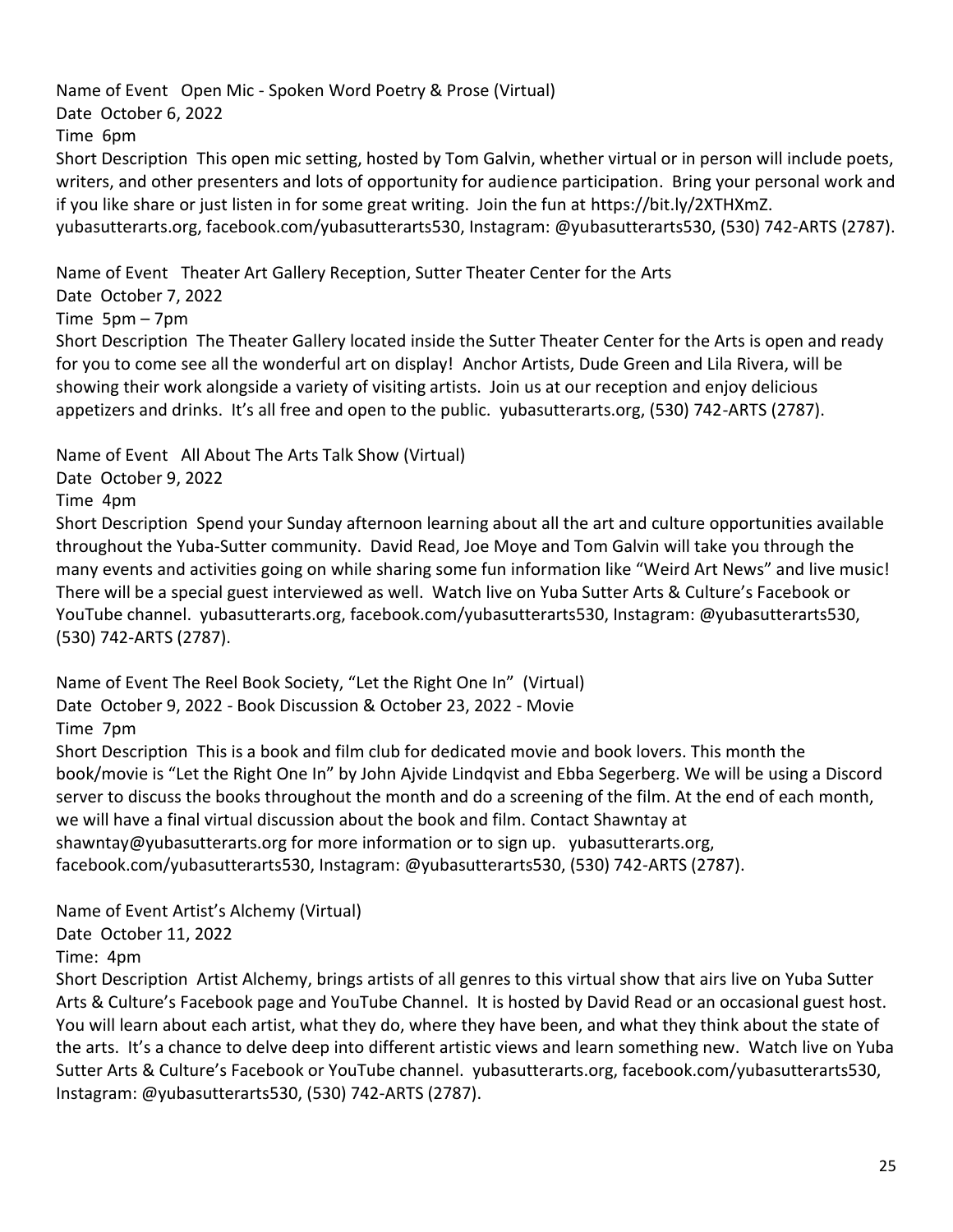Name of Event Poetry Hour: Notes from The Field (Virtual) Date October 12, 2022 Time 5pm Short Description Join nationally renowned poet and memoirist, Marcelo Hernandez Castillo, in conversation

with poets, artists, thinkers and other creative minds from the nation and the world. The salon-style talks will take on a unique theme of art, life, and writing for each session, allowing each guest to share their creative process and original work. Live on Yuba Sutter Arts & Culture's Facebook page and YouTube Channel yubasutterarts.org, facebook.com/yubasutterarts530, Instagram: @yubasutterarts530, (530) 742-ARTS (2787).

Name of Event Hub Camera Club Date October 12, 2022 Time 7pm

Short Description Hub Camera Club meets at Yuba Sutter Arts & Culture's Burrows Theater, 624 E Street, Marysville. It is a fun place to meet other photographers. Have your photos critiqued by a judge and learn from other local photographers. Every other month a workshop will be held to learn and share ideas and techniques. New members are always welcome, Come and see what this club is all about. yubasutterarts.org, facebook.com/yubasutterarts530, Instagram: @yubasutterarts530, (530) 742-ARTS (2787).

Name of Event Tri-County Diversity Movie Night, "The Obituary of Tunde Johnson"

Date October 14, 2022

Time Doors open at 6pm, Movie 6:30pm

Short Description Yuba Sutter Arts & Culture in collaboration with Tri-County Diversity offers monthly movies in the Burrows Theater at Yuba Sutter Arts & Culture, 624 E Street, Marysville. This month we will be watching "The Obituary of Tunde Johnson," NR. TCD Youth will have concession items for sale each night. A \$5 donation is requested but not mandatory and all shows are open to the public. Come and enjoy some films at the only movie theater in Yuba County! yubasutterarts.org, facebook.com/yubasutterarts530, Instagram: @yubasutterarts530, (530) 742-ARTS (2787).

Name of Event Harvest the Arts

Date October 15, 2022

Time 6pm

Short Description This is Yuba Sutter Arts & Culture's biggest event of the year! We had to cancel the event the last two years, so we have been planning like crazy to make this the biggest and best Harvest the Arts yet. Held at J. Heier Farm in Live Oak, the event features art, live music, farm to fork food, wine tasting, flair bartending and so much more. Spend the evening watching the sun set behind the Sutter Buttes. Tickets are available at yubasutterarts.org or at the event for a slightly higher price if available. yubasutterarts.org, facebook.com/yubasutterarts530, Instagram: @yubasutterarts530, (530) 742-ARTS (2787).

Name of Event ARTrium Vibe

Date October 20, 2022

Time 5 – 7:30pm

Short Description The lobby at the Sutter Theater is named the ARTrium and we are holding an ARTrium Vibe, after the workday ends with a chance to spend a fun, relaxing evening while you wind down, have a cocktail, or a glass of wine and listen to live music by Rick Kirkpatrick and Tom Galvin! Get your tickets for the event at yubasutterarts.org or at the door if available. Limited seating. yubasutterarts.org,

facebook.com/yubasutterarts530, Instagram: @yubasutterarts530, (530) 742-ARTS (2787).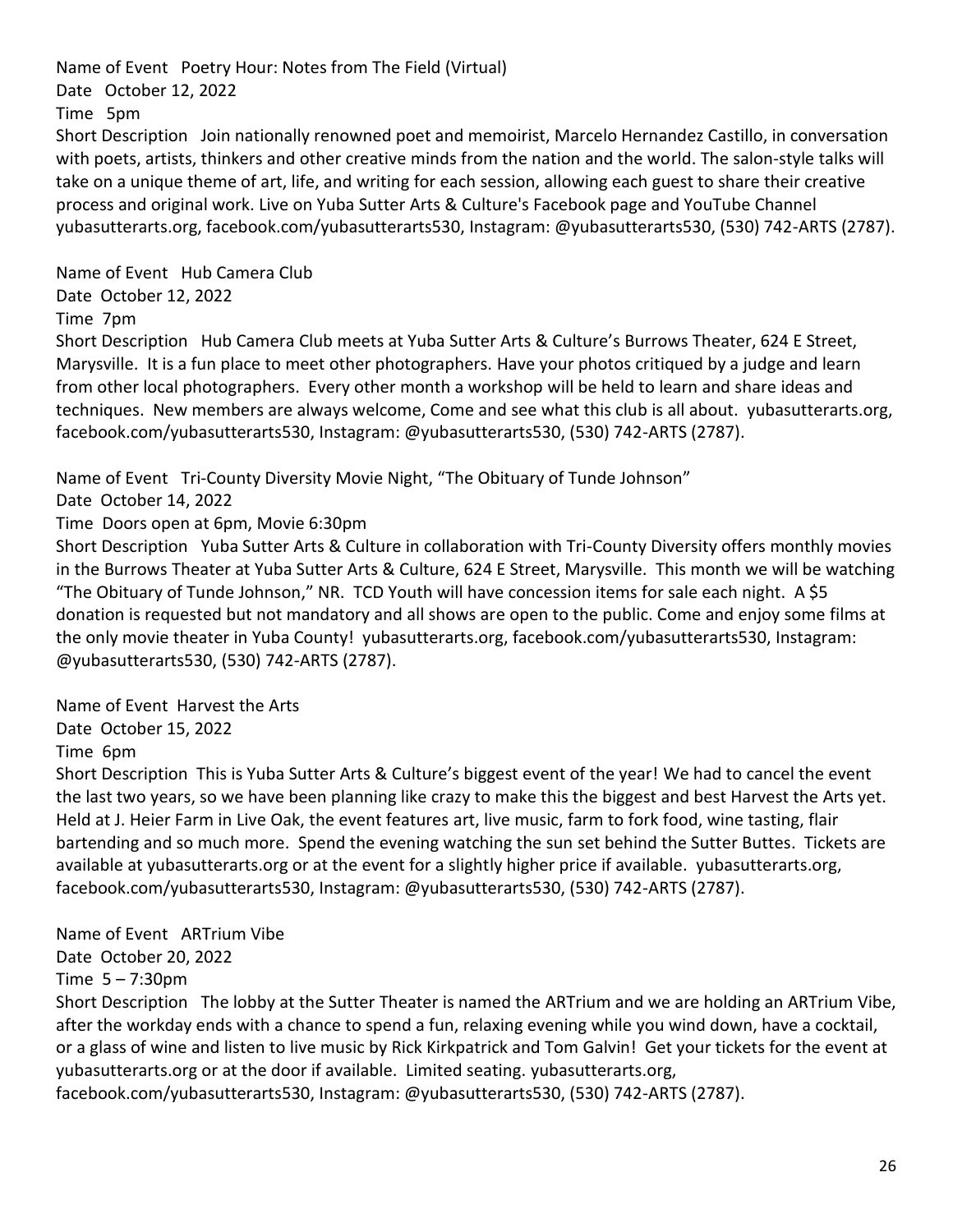Name of Event Poetry Square (Virtual)

Date October 20, 2022

Short Description Diane Funston, Yuba Sutter Arts & Culture's Poet-In-Residence, hosts this monthly program viewed by poetry lovers everywhere. Each show features Diane and 3 additional poets from around the nation reading their work. Watch live on Yuba Sutter Arts & Culture's Facebook or YouTube channel. yubasutterarts.org, facebook.com/yubasutterarts530, Instagram: @yubasutterarts530, (530) 742-ARTS (2787).

Name of Event Singer Songwriter Solo Sessions (Virtual)

Date October 22, 2022

Time 1pm

Short Description Join Tom Galvin, Yuba Sutter Arts & Culture's Musician-In-Residence, for a monthly program featuring singer/songwriters from around the country. Each month will feature a guest artist sharing their original works. Spend this Saturday at 1pm listening to original music! Live on Yuba Sutter Arts & Culture's Facebook Page and YouTube Channel. Watch live on Yuba Sutter Arts & Culture's Facebook or YouTube channel. yubasutterarts.org, facebook.com/yubasutterarts530, Instagram: @yubasutterarts530, (530) 742- ARTS (2787).

Name of Event Rocky Horror Picture Show Midnight Showing

Date October 28, 2022

Time Doors open at 11:30pm, Show begins at Midnight

Short Description A newly engaged couple have a breakdown in an isolated area and must seek shelter at Dr. Frank-n-Furter's spooky lair. The couple inadvertently unearth the cross-dressing Dr. Frank-N-Furter's just in time to partake in the out-of-this-world mad scientist's proud unveiling of his latest, delightfully extravagant, most daring creation: the ultimate male and the perfect sex symbol: the flaxen-haired Rocky Horror. The film is rated "R." Must be 18+ to attend. Tickets available at yubasutterarts.org or at the door if available. yubasutterarts.org, facebook.com/yubasutterarts530, Instagram: @yubasutterarts530, (530) 742-ARTS (2787).

Name of Event Rocky Horror Picture Show

Date October 29, 2022

Time Doors open at 6pm, Show begins at 7pm

Short Description A newly engaged couple have a breakdown in an isolated area and must seek shelter at Dr. Frank-n-Furter's spooky lair. The couple inadvertently unearth the cross-dressing Dr. Frank-N-Furter's just in time to partake in the out-of-this-world mad scientist's proud unveiling of his latest, delightfully extravagant, most daring creation: the ultimate male and the perfect sex symbol: the flaxen-haired Rocky Horror. The film is rated "R." Must be 18+ to attend. Tickets available at yubasutterarts.org or at the door if available. yubasutterarts.org, facebook.com/yubasutterarts530, Instagram: @yubasutterarts530, (530) 742-ARTS (2787).

# **NOVEMBER 2022**

Name of Event Open Mic - Spoken Word Poetry & Prose (Virtual)

Date November 3, 2022

Time 6pm

Short Description This open mic setting, hosted by Tom Galvin, whether virtual or in person will include poets, writers, and other presenters and lots of opportunity for audience participation. Bring your personal work and if you like share or just listen in for some great writing. Join the fun at [https://bit.ly/2XTHXmZ.](https://bit.ly/2XTHXmZ) yubasutterarts.org, facebook.com/yubasutterarts530, Instagram: @yubasutterarts530, (530) 742-ARTS (2787).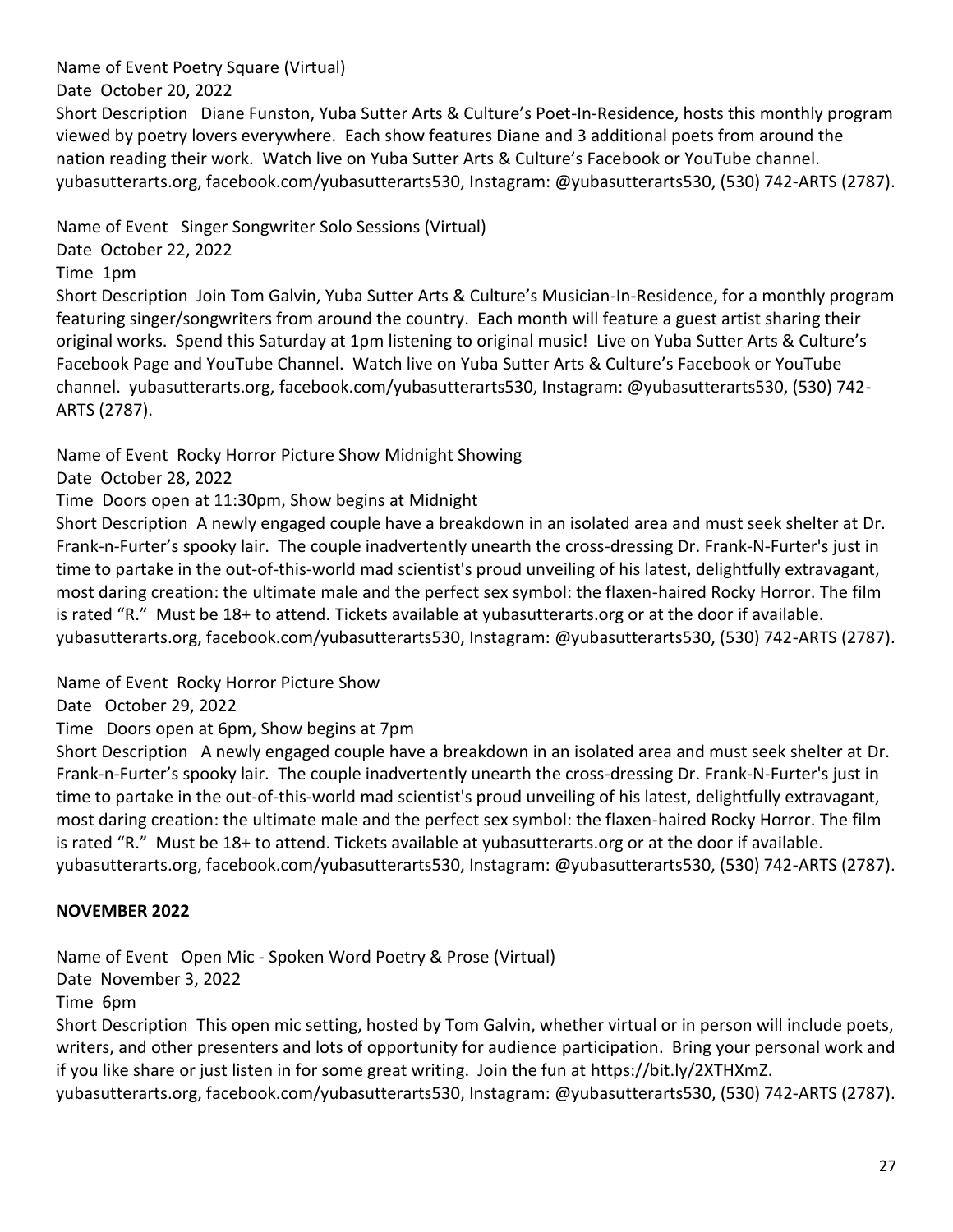Name of Event Citizen Artist

Date November 4, 2022

Time 5pm, Doors and ARTrium Bar open, 6pm Citizen Artists Begin

Short Description Citizen Artist is back! Yuba Sutter Arts & Culture has beefed up the event with live entertainment, a free beverage of your choice, free appetizers and, of course, our famous non-professional, celebrity artists drawing, painting, and creating art that will be auctioned off at the end of the night! This is a fundraiser for completion of the 300 seat Sutter Theater Main Stage. Join us for a fun and raucous evening. You won't be disappointed. Sutter Theater Center for the Arts, 754 Plumas Street, Yuba City. Tickets available at yubasutterarts.org and at the door if available. yubasutterarts.org, facebook.com/yubasutterarts530, Instagram: @yubasutterarts530, (530) 742-ARTS (2787).

Name of Event Poetry Hour: Notes from The Field (Virtual)

Date November 9, 2022

Time 5pm

Short Description Join nationally renowned poet and memoirist, Marcelo Hernandez Castillo, in conversation with poets, artists, thinkers and other creative minds from the nation and the world. The salon-style talks will take on a unique theme of art, life, and writing for each session, allowing each guest to share their creative process and original work. Live on Yuba Sutter Arts & Culture's Facebook page and YouTube Channel yubasutterarts.org, facebook.com/yubasutterarts530, Instagram: @yubasutterarts530, (530) 742-ARTS (2787).

Name of Event Hub Camera Club

Date November 9, 2022

Time 7pm

Short Description Hub Camera Club meets at Yuba Sutter Arts & Culture's Burrows Theater, 624 E Street, Marysville. It is a fun place to meet other photographers. Have your photos critiqued by a judge and learn from other local photographers. Every other month a workshop will be held to learn and share ideas and techniques. New members are always welcome, Come and see what this club is all about. yubasutterarts.org, facebook.com/yubasutterarts530, Instagram: @yubasutterarts530, (530) 742-ARTS (2787).

Name of Event Veterans Day – Letters Home from The Battle Front (Virtual)

Date November 11, 2022

Time 10am

Short Description YSAC presents a readers' theater performance of letters home from servicemen and women on the front lines. Through their words, we see them as more than just soldiers, but as parents, siblings, a child, a spouse, a fiancé, or best friend expressing their hopes and fears and love. Do not miss this powerful experience in observance of Veterans Day. Watch live on Yuba Sutter Arts & Culture's Facebook or YouTube channel. yubasutterarts.org, facebook.com/yubasutterarts530, Instagram: @yubasutterarts530, (530) 742-ARTS (2787).

Name of Event Theater Art Gallery Reception, Sutter Theater Center for the Arts

Date November 11, 2022

Time 5pm – 7pm

Short Description The Theater Gallery located inside the Sutter Theater Center for the Arts is open and ready for you to come see all the wonderful art on display! Anchor Artists, Dude Green and Lila Rivera, will be showing their work alongside a variety of visiting artists. Join us at our reception and enjoy delicious appetizers and drinks. It's all free and open to the public. yubasutterarts.org, (530) 742-ARTS (2787).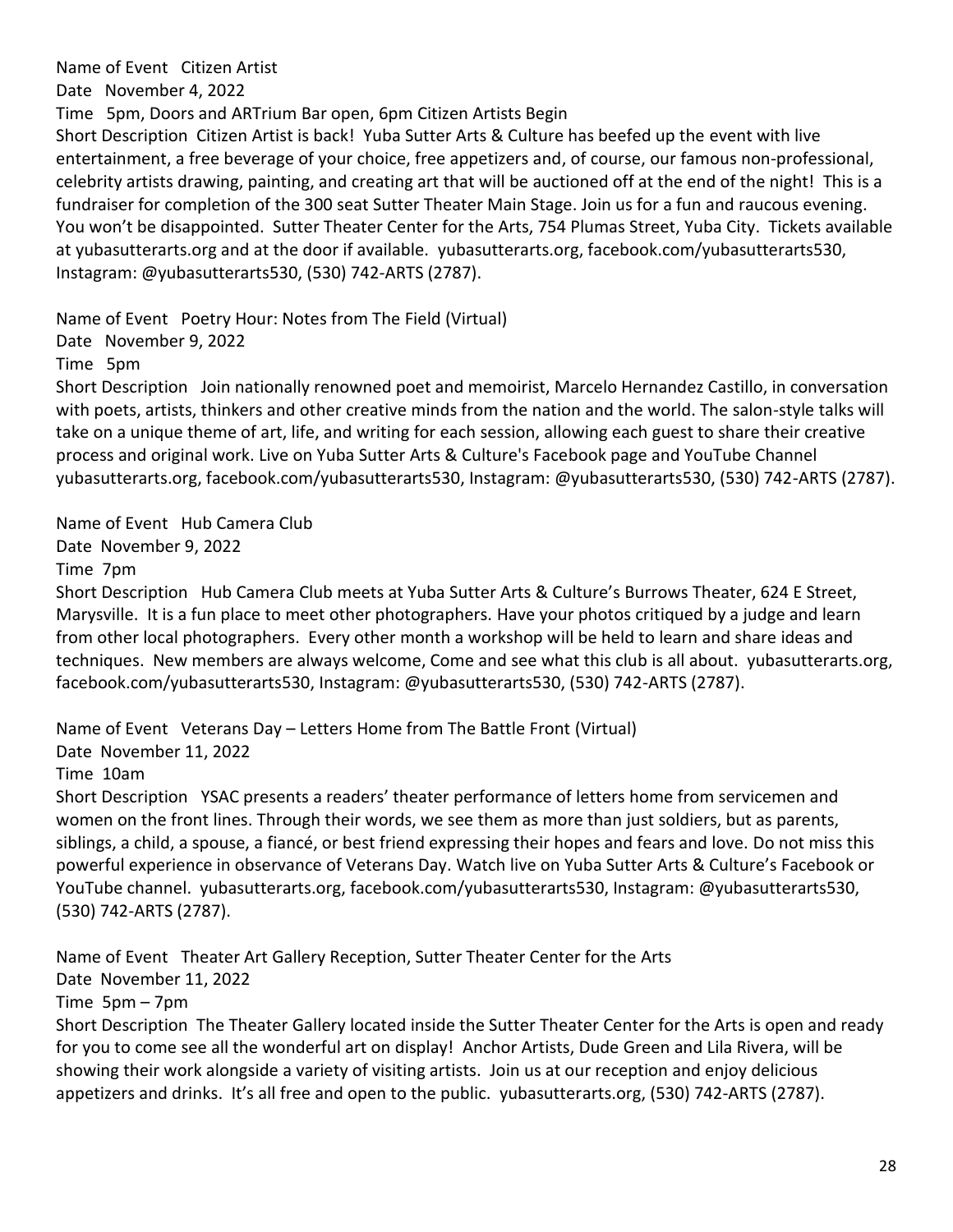Name of Event Tri-County Diversity Movie Night, "A Marine Story"

Date November 11, 2022

Time Doors open at 6pm, Movie 6:30pm

Short Description Yuba Sutter Arts & Culture in collaboration with Tri-County Diversity offers monthly movies in the Burrows Theater at Yuba Sutter Arts & Culture, 624 E Street, Marysville. This month we will be watching "A Marine Story," NR. TCD Youth will have concession items for sale each night. A \$5 donation is requested but not mandatory and all shows are open to the public. Come and enjoy some films at the only movie theater in Yuba County! yubasutterarts.org, facebook.com/yubasutterarts530, Instagram: @yubasutterarts530, (530) 742-ARTS (2787).

Name of Event All About The Arts Talk Show (Virtual)

Date November 13, 2022

Time 4pm

Short Description Spend your Sunday afternoon learning about all the art and culture opportunities available throughout the Yuba-Sutter community. David Read, Joe Moye and Tom Galvin will take you through the many events and activities going on while sharing some fun information like "Weird Art News" and live music! There will be a special guest interviewed as well. Watch live on Yuba Sutter Arts & Culture's Facebook or YouTube channel. yubasutterarts.org, facebook.com/yubasutterarts530, Instagram: @yubasutterarts530, (530) 742-ARTS (2787).

Name of Event The Reel Book Society, "Nappily Ever After Book 1" (Virtual) Date November 13, 2022 - Book Discussion & November 20, 2022 - Movie Time 7pm

Short Description This is a book and film club for dedicated movie and book lovers. This month the book/movie is "Nappily Ever After Book 1" by Trisha R. Thomas. We will be using a Discord server to discuss the books throughout the month and do a screening of the film. At the end of each month, we will have a final virtual discussion about the book and film. Contact Shawntay at [shawntay@yubasutterarts.org](mailto:shawtay@yubasutterarts.org) for more information or to sign up. yubasutterarts.org, facebook.com/yubasutterarts530, Instagram: @yubasutterarts530, (530) 742-ARTS (2787).

Name of Event Artist's Alchemy (Virtual)

Date November 15, 2022

Time: 4pm

Short Description Artist Alchemy, brings artists of all genres to this virtual show that airs live on Yuba Sutter Arts & Culture's Facebook page and YouTube Channel. It is hosted by David Read or an occasional guest host. You will learn about each artist, what they do, where they have been, and what they think about the state of the arts. It's a chance to delve deep into different artistic views and learn something new. Watch live on Yuba Sutter Arts & Culture's Facebook or YouTube channel. yubasutterarts.org, facebook.com/yubasutterarts530, Instagram: @yubasutterarts530, (530) 742-ARTS (2787).

Name of Event Poetry Square (Virtual)

Date November 17, 2022

Short Description Diane Funston, Yuba Sutter Arts & Culture's Poet-In-Residence, hosts this monthly event that is viewed by poetry lovers everywhere. Each show features Diane and 3 additional poets from around the nation reading their work. Watch live on Yuba Sutter Arts & Culture's Facebook or YouTube channel. yubasutterarts.org, facebook.com/yubasutterarts530, Instagram: @yubasutterarts530, (530) 742-ARTS (2787).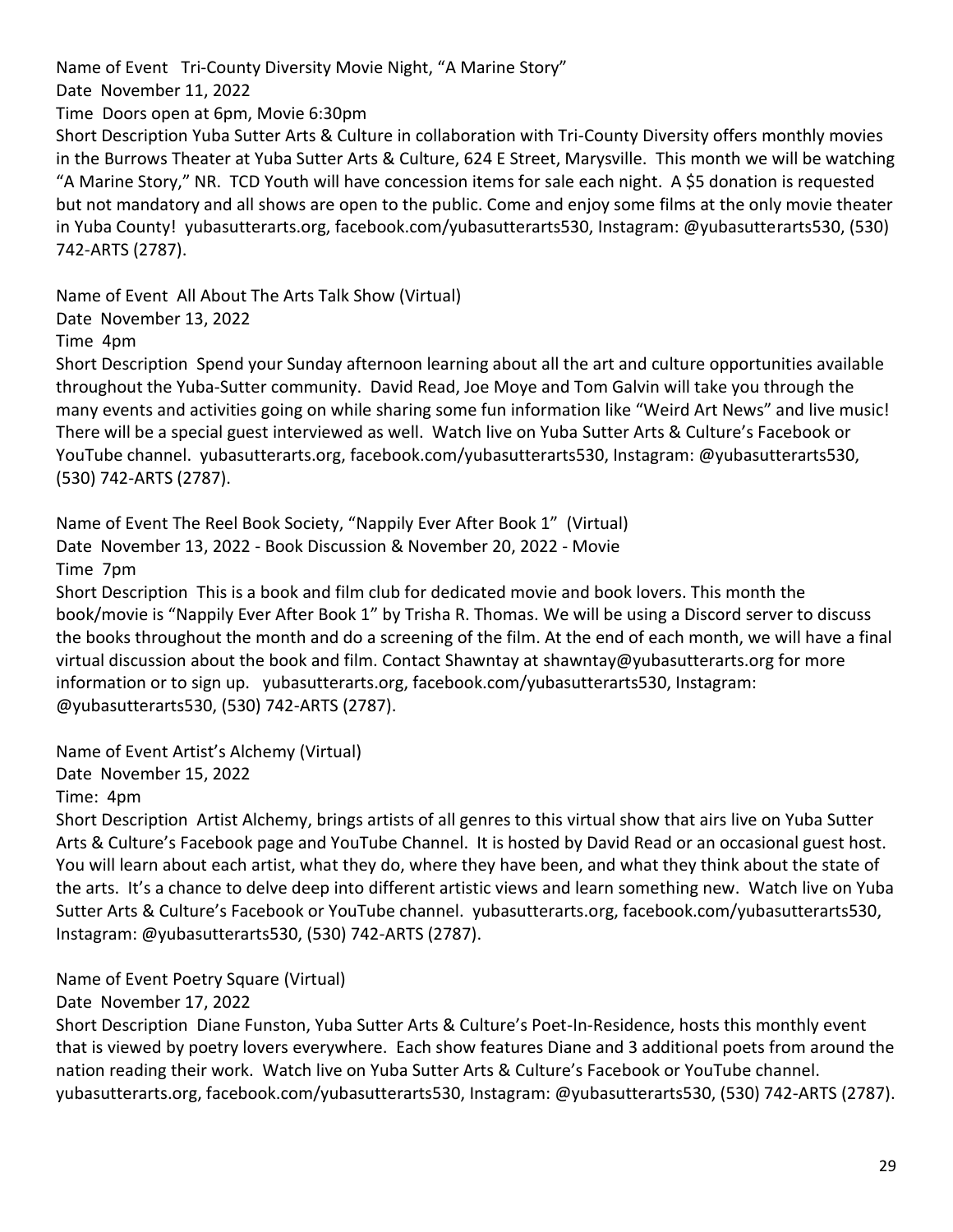Name of Event Yuba-Sutter Comedy Showcase Date November 18, 2022 Time ARTrium Bar opens at 6pm, Event begins at 7pm Short Description Stoney Meagher is presenting his comedy showcase again through Yuba Sutter Arts & Culture! We are so excited to see his line up and what he has in store for the evening. Last performance was a sold-out crowd so get your tickets early! Don't miss out hearing some great local and regional comedians! This is an 18+ event. Sutter Theater Center for the Arts, 754 Plumas Street, Yuba City. Tickets available at yubasutterarts.org. Special individual and table seating available. yubasutterarts.org, facebook.com/yubasutterarts530, Instagram: @yubasutterarts530, (530) 742-ARTS (2787).

Name of Event Singer Songwriter Solo Sessions (Virtual)

Date November 26, 2022

Short Description Join Tom Galvin, Yuba Sutter Arts & Culture's Musician-In-Residence, for a monthly program featuring singer/songwriters from around the country. Each month will feature a guest artist sharing their original works. Spend this Saturday at 1pm listening to original music! Live on Yuba Sutter Arts & Culture's Facebook Page and YouTube Channel. Watch live on Yuba Sutter Arts & Culture's Facebook or YouTube channel. yubasutterarts.org, facebook.com/yubasutterarts530, Instagram: @yubasutterarts530, (530) 742- ARTS (2787).

### **DECEMBER 2022**

Name of Event Theater Art Gallery Reception, Sutter Theater Center for the Arts

Date December 1, 2022

Time 5pm – 7pm

Short Description The Theater Gallery located inside the Sutter Theater Center for the Arts is open and ready for you to come see all the wonderful art on display! Anchor Artists, Dude Green and Lila Rivera, will be showing their work alongside a variety of visiting artists. Join us at our reception and enjoy delicious appetizers and drinks. It's all free and open to the public. yubasutterarts.org, (530) 742-ARTS (2787).

Name of Event Open Mic - Spoken Word Poetry & Prose (Virtual)

Date December 1, 2022

Time 6pm

Short Description This open mic setting, hosted by Tom Galvin, whether virtual or in person will include poets, writers, and other presenters and lots of opportunity for audience participation. Bring your personal work and if you like share or just listen in for some great writing. Join the fun at [https://bit.ly/2XTHXmZ.](https://bit.ly/2XTHXmZ) yubasutterarts.org, facebook.com/yubasutterarts530, Instagram: @yubasutterarts530, (530) 742-ARTS (2787).

Name of Event Title Emerging Artist Gallery Exhibit and Reception

Date Exhibit: December 3 – 14, Reception: December 3

Time Exhibit: Tuesday – Thursday 10am – 3pm, Reception: 1 – 3pm

Short Description This is a chance for artists that are new or haven't shown their work to have an opportunity to do so in a "real" gallery setting. Come see what's new in the area at The Gallery at Yuba Sutter Arts & Culture. Meet some new emerging artists and maybe you will even find a holiday present for someone! yubasutterarts.org, facebook.com/yubasutterarts530, Instagram: @yubasutterarts530, (530) 742-ARTS (2787).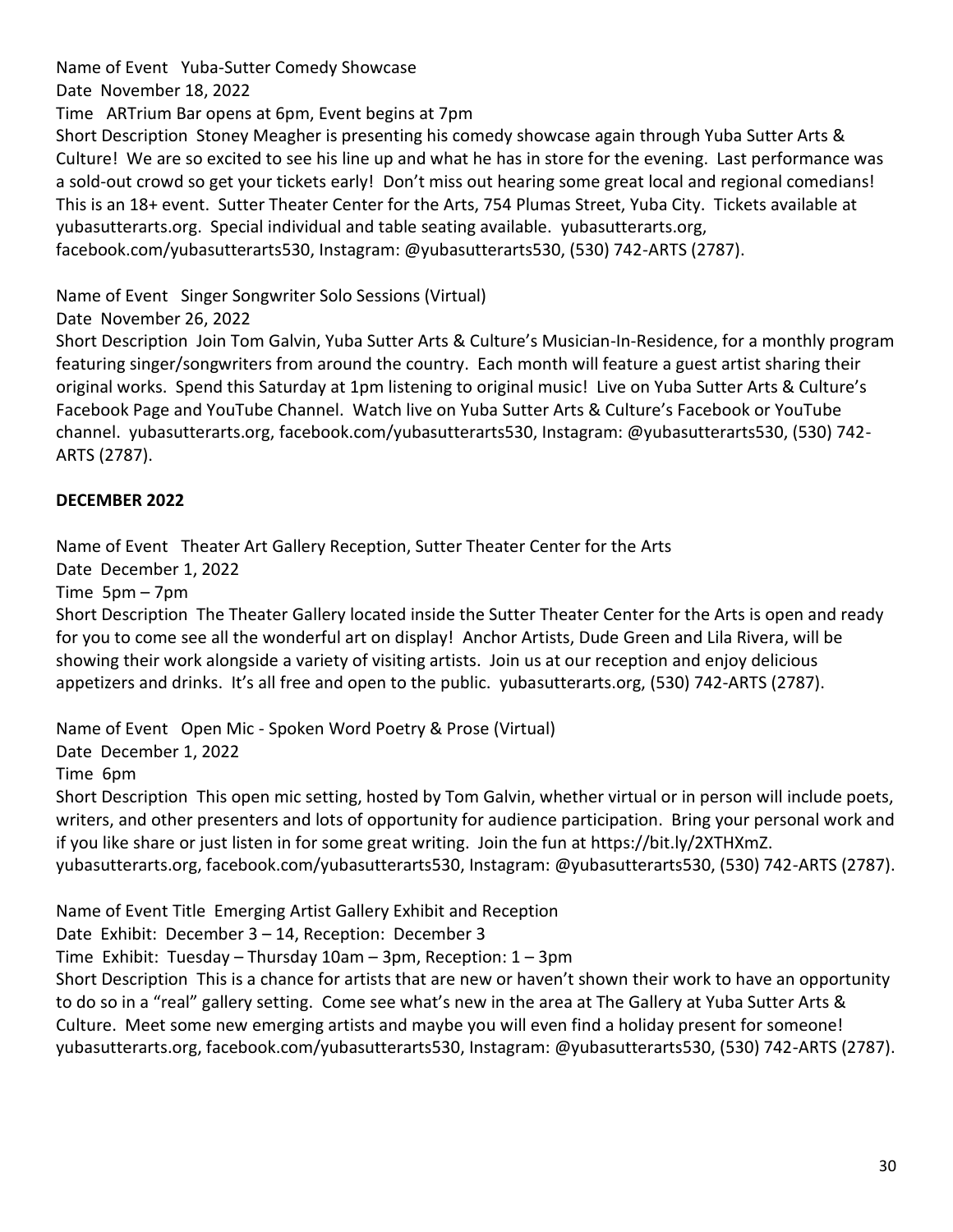Name of Event Tri-County Diversity Movie Night, "Allegiance"

Date December 9, 2022

Time Doors open at 6pm, Movie 6:30pm

Short Description Yuba Sutter Arts & Culture in collaboration with Tri-County Diversity offers monthly movies in the Burrows Theater at Yuba Sutter Arts & Culture, 624 E Street, Marysville. This month we will be watching "Allegiance," NR. TCD Youth will have concession items for sale each night. A \$5 donation is requested but not mandatory and all shows are open to the public. Come and enjoy some films at the only movie theater in Yuba County! yubasutterarts.org, facebook.com/yubasutterarts530, Instagram: @yubasutterarts530, (530) 742-ARTS (2787).

Name of Event John Paris, Let It Snow!

Date December 9, 2022

Time 7pm

Short Description It wouldn't be the Holiday Season without John Paris! John always brings in so much happiness and cheer when he gives a concert, and his December showcase is no exception. You will leave with a heart full of joy, enough to spread to those around you throughout the season. John is a retired music teacher for YCUSD and there are so many throughout the area that know him. He may even bring in some past students to share their talents with you. Tickets available at yubasutterarts.org or at the door if available. Sutter Theater Center for the Arts, 754 Plumas Street, Yuba City. yubasutterarts.org, facebook.com/yubasutterarts530, Instagram: @yubasutterarts530, (530) 742-ARTS (2787).

Name of Event Annual Tuba Christmas – Players & Concert Attendees Wanted

Date December 10, 2022

Time Players: 11:30am, Attendees: 6:30pm

Short Description Who knew! Tuba Christmas is an international program, and we offer it right here in Yuba City thanks to Deanna Wiseman who coordinates the event! If you play the tuba, euphonium, trombone or other low brass instrument, join us at 11:30am at the Sutter Theater Center for the Arts and register to be a part of this festive program. You will practice from Noon – 4pm and then perform at 6:30pm for the general public. If you want to come listen as a participant to this free and open to the public event, just show up at 6:30pm. It all happens during the Yuba City Christmas Stroll!

Name of Event All About The Arts Talk Show (Virtual)

Date December 11, 2022

Time 4pm

Short Description Spend your Sunday afternoon learning about all the art and culture opportunities available throughout the Yuba-Sutter community. David Read, Joe Moye and Tom Galvin will take you through the many events and activities going on while sharing some fun information like "Weird Art News" and live music! There will be a special guest interviewed as well. Watch live on Yuba Sutter Arts & Culture's Facebook or YouTube channel. yubasutterarts.org, facebook.com/yubasutterarts530, Instagram: @yubasutterarts530, (530) 742-ARTS (2787).

Name of Event The Reel Book Society, "Twilight" (Virtual)

Date December 11, 2022 - Book Discussion & December 18, 2022 - Movie Time 7pm

Short Description This is a book and film club for dedicated movie and book lovers. This month the book/movie is "Twilight" by Stephenie Meyer. We will be using a Discord server to discuss the books throughout the month and do a screening of the film. At the end of each month, we will have a final virtual discussion about the book and film. Contact Shawntay at [shawntay@yubasutterarts.org](mailto:shawtay@yubasutterarts.org) for more information